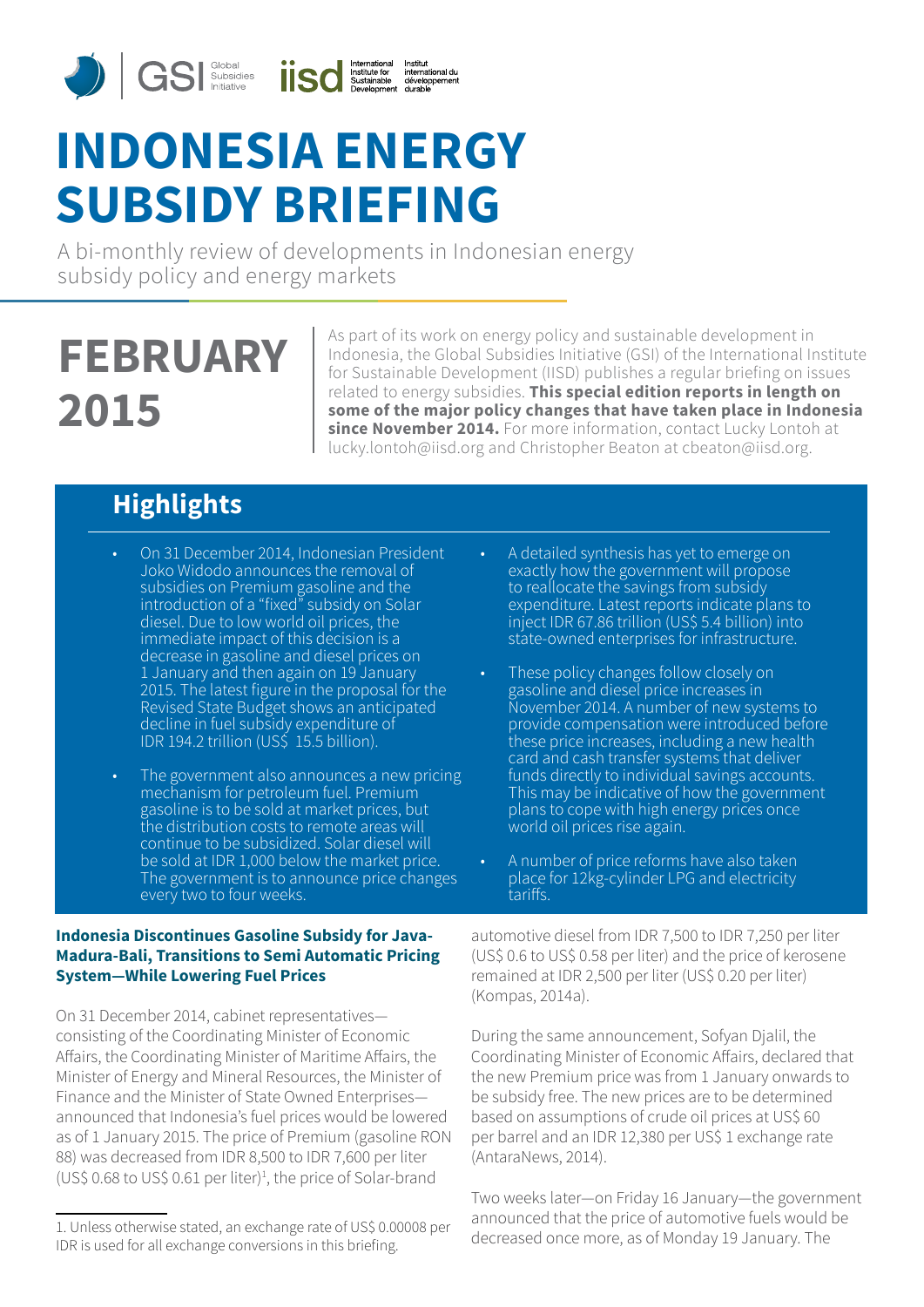price of premium fuel was lowered from IDR 7,600 to IDR 6,600 per liter (US\$ 0.61 to US\$ 0.53 per liter) and the price of Solar-brand diesel from IDR 7,250 to IDR 6,400 (US\$ 0.6 to US\$ 0.51 per liter) (Liputan6, 2015a).

Indonesia has been able to announce the removal of subsidies on gasoline at the same time as lowering the price of this fuel because of the sharp decline in international oil prices since July 2014 (see Figure 1), which ultimately brought international oil prices below the levels of domestically regulated prices.

### **Figure 1. Average International Crude Oil Price, 2014**



-Average crude price (Brent, Dubai & WTI)

Source: World Bank, 2015.

Efforts to remove subsidies also took place in 2014, but to the opposite effect, when on 17 November it was announced that domestic prices would be increased to cut subsidy spending. At this point in time, international oil prices were still higher than domestic prices. The government increased the Premium price from IDR 6,500 to IDR 8,500 per liter (US\$ 0.52 to US\$ 0.7 per liter) and Solar from IDR 5,500 to IDR 7,500 per liter (US\$ 0.44 to US\$ 0.62 per liter). The new prices immediately took effect on 18 November 2014, 00:00 Western Indonesian Time, putting an end to months of speculation about possible fuel price changes following the Presidential election.

A summary of all recent fuel price changes is shown in Table 1, below.

#### **Table 1. Changes in Indonesian Fuel Prices, 2014-2015**

|                | Pre-reform | 18 Nov 2014 | 1 Jan 2015 | 19 Jan 2015 |
|----------------|------------|-------------|------------|-------------|
| Prem. gasoline | 6.500      | 8.500       | 7.600      | 6,600       |
| Solar diesel   | 5.500      | 7,500       | 7.250      | 6.400       |
| Kerosene       | 2,500      | 2,500       | 2,500      | 2,500       |

In November, President Widodo explained that the decision to reform subsidies is a government effort to shift the subsidy from consumptive to productive sectors, especially for infrastructure, health and education purposes (see Box 1).

At the current time, it is difficult to predict what the outcome of these reforms will be. On the one hand, the moves show that the Widodo government is serious in its commitment to reforming subsidies, an objective that it has emphasized during the Presidential elections and in the run-up to the inauguration. The frequency of recent price changes is startling for a country that, until November 2014, has seen gasoline and diesel prices changed only four times since 2005. On the other hand, it remains to be seen how the government will be able to respond when world prices rise again. The decision to decrease prices back to pre-November levels is a popular one, but it also means that a larger absolute scale of price increases will be necessary in future. Depending on other political circumstances, it may be difficult for the government to maintain its commitment to price increases, particularly among a citizenry who are not used to prices changing. When world prices rise, the government will have to choose between the unpopularity of domestic price increases or the budgetary risk of re-introducing significant energy subsidies.

#### **New Subsidy Scheme**

The government's 31 December announcement did not just change prices―it also saw the introduction of a new fuel subsidy scheme. The scheme introduces three classifications of fuel product, the specific fuel (bahan bakar minyak tertentu), the designated fuel (BBM khusus penugasan) and the general fuel (bahan bakar umum).

The first category, "specific fuels", includes Solar diesel and kerosene, products that still receive a subsidy. The new Solar diesel subsidy will run based on a "fixed subsidy" mechanism, while the kerosene will run on "fixed price" mechanism. This means that the price of Solar should vary in 2015, with a fixed overall subsidy margin between domestic and market prices, whereas the price of kerosene will remain the same, and the overall cost of the subsidy will depend on the exact gap between market and domestic prices throughout the year.

The second two categories, "special designed fuels" and "general fuels", include Premium gasoline. Special designed fuels includes gasoline that is intended to serve remote or hard-to-reach areas. It is described as "nonsubsidized", but it will in fact still receive a subsidy that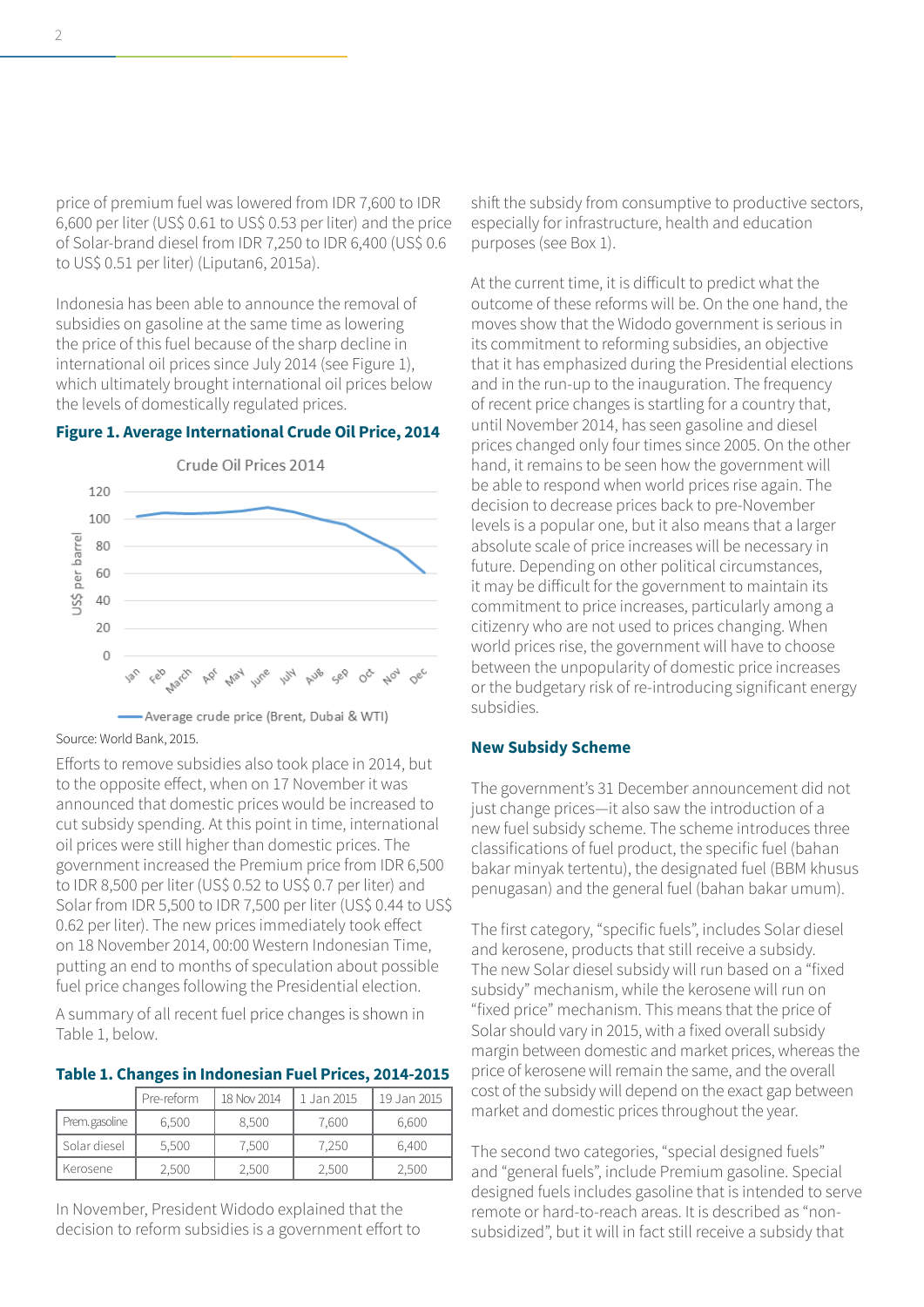# **Box 1. President Widodo's November Address on Fuel Price Changes**

"Assalamualaikum Warahmatullahi Wabarakatuh [Peace be upon you, and Allah's mercy and blessings]

For time to time, we as a nation face difficult choices. However, we have to choose and make a decision. Today, after series of detailed discussions in a Cabinet Meeting at the Coordinating Ministry of Economic Affairs and a smaller meeting at the Palace, the government has decided to undertake the reallocation of fuel subsidies from consumptive to productive sectors.

Until now, the State has needed funds for infrastructure and to develop education and healthcare. But the funds for these things has not been available because it was frittered away on the fuel subsidy. As the consequence of reallocating the subsidy, I, as the President of the Republic of Indonesia, set the new fuel price which will be effective at 00.00 Western Indonesian Time, starting from 18 November 2014. The price of Premium is changed from IDR 6,500 to IDR 8,500. The price of Solar is changed from IDR 5,500 to IDR 7,500.

For the less fortunate classes, social assistance is prepared in form of a package, the Prosperous Family Card, the

compensates for its distribution cost. In essence, the price of special designed fuels sold in remote areas should be the same as fuels sold in central areas such as Java. "General fuel" is the term for such fully non-subsidized gasoline. It is to be distributed at its full market price in the Java-Madura-Bali area, the center of Indonesia's population and economic activities.

|                                    | Premium<br>gasoline | Solar diesel | Kerosene |
|------------------------------------|---------------------|--------------|----------|
| A. Classification                  |                     |              |          |
| Specific Fuel /<br>Subsidized Fuel |                     |              |          |
| Special<br>Designated Fuel         |                     |              |          |
| General Fuel                       |                     |              |          |
| <b>B.</b> Subsidy Type             |                     |              |          |
| <b>Fixed Price</b>                 |                     |              |          |
| <b>Fixed Subsidy</b>               |                     |              |          |
| Distribution<br>compensation       |                     |              |          |

# **Table 2. Indonesia's New Fuel Subsidy Scheme 2015**





Indonesia Healthy Card and the Indonesia Smart Card, which can maintain people's purchasing power as well as boosting activities in economically productive sectors.

There must be pros and cons. The government truly appreciates each input. May this subsidy reallocation to the productive sectors be the open way to provide a more useful budget for the Indonesian people as a whole. Hereby I deliver this speech.

Wassalamualaikum Warahmatullahi Wabarakatuh."

Source: Sekretariat Kabinet RI YouTube Channel, 2015)

BPH Migas, Indonesia's downstream oil and gas regulator, declared that the task to distribute kerosene, Solar and Premium in 2015 will be carried out by two companies, PT Pertamina and PT Aneka Kimia Raya (AKR) Corporindo Tbk. The quota for PT Pertamina is reported to consist of 850,000 kiloliters of kerosene, 15.045 million kiloliters of Solar and 29.46 million kiloliters of Premium, while the quota for PT AKR Corporindo is reported to consist of 625,000 kiloliters of Solar and 20,000 kiloliters of Premium (Rambu Energy, 2014). It is currently unclear what share of Indonesia's Premium supply will be sold at full market price in Java-Madura-Bali and what share will have its distribution costs subsidized as "special designated fuel".

# **New Pricing Formulae**

The general pricing formula includes the basic price, taxes, and a subsidy, if there is any. This is varied across fuels in the following ways:

- Kerosene: The price will be uniform across the country at IDR 2,500 (US\$ 0.20) per liter, with value added tax included in this price.
- Solar: The price is determined by a base market price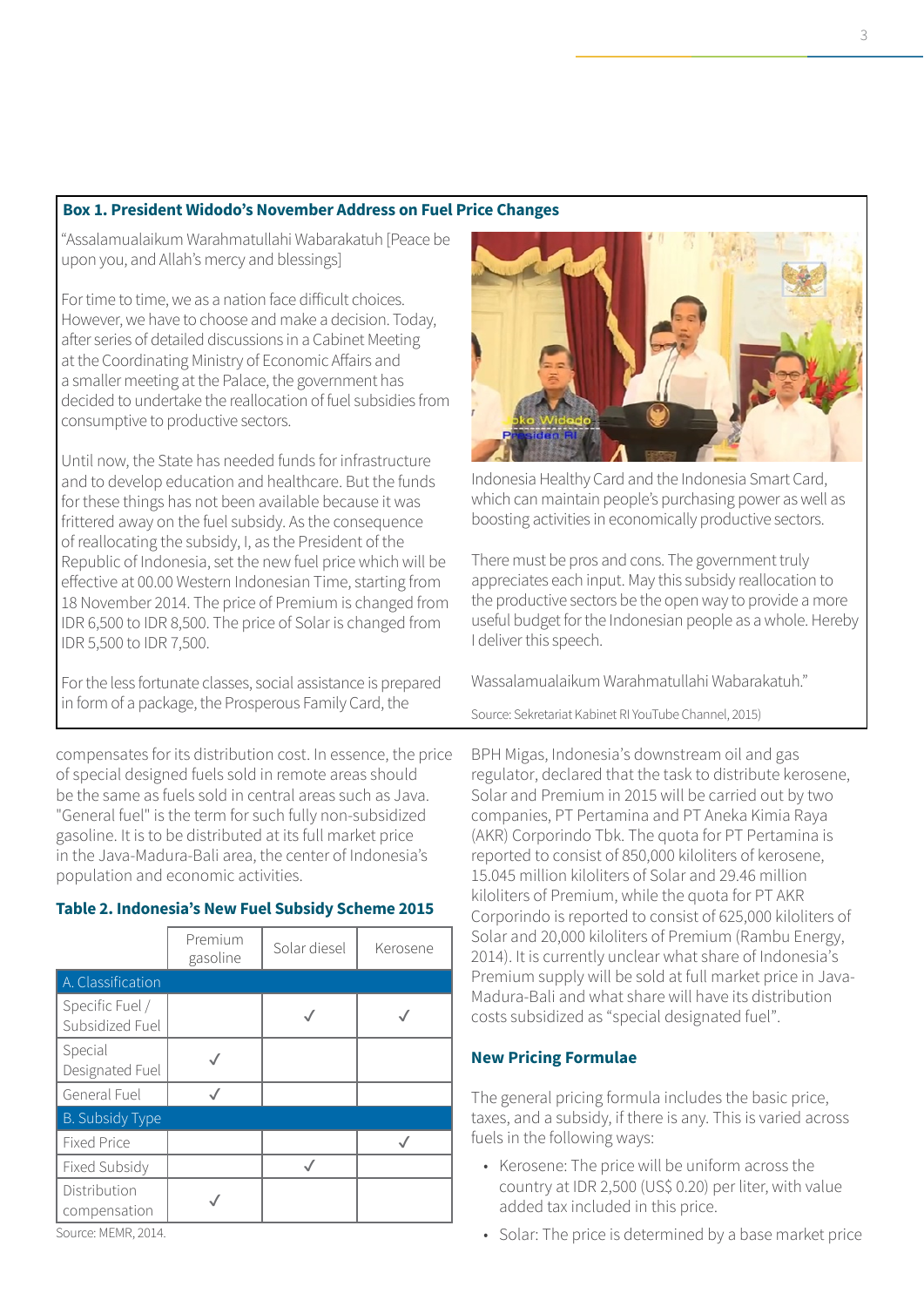plus taxes (value added tax and a motor fuel tax) and includes a fixed subsidy at the rate of IDR 1,000 (US\$ 0.08) per liter.

• Designated gasoline: The price is determined by a base market price plus taxes (value added tax and a motor fuel tax) and includes a 2 per cent subsidy, to compensate distribution costs, paid to the distributor. The exact retail price is to be decided by individual marketing companies, with a profit margin pegged at between 5 to 10 per cent of the base market price used by the government.

The base price of each fuel product will be determined by the government on a regular basis. This could be monthly or 2-weekly, and is to be based on the average international oil price index (Indonesia currently uses the Mean of Platts Singapore (MOPS)) and the central bank's USD buying rate from day 25 to day 24 in the previous month. The concept of a base price in the fuel pricing formula is intended to articulate and preserve the core principle that the state controls the domestic fuel price (MEMR, 2014).

Indonesia's valued added tax is set at 10 per cent. The motor fuel tax is set at 5 per cent for designated gasoline, while the tax for non-subsidized fuel will be decided by regional governments and should not exceed 10 per cent.

According to recent reports, fuel retailers in Java-Madura-Bali are allowed to have a 5 to 10 percent profit margin, while the profit margin for the retailers outside Java-Madura-Bali is uniform at 5 per cent (Merdeka, 2015a).

The government has stated that it will explore if it is possible to give greater flexibility to regional governments and retailers to determine these components of the price, if the future situation is conducive to this (MEMR, 2014).

During the announcement of the policy change, Coordinating Minister of Economic Affairs Djalil further explained that the government is confident that Indonesia needs to have a pricing system that passes through and regularly responds to the international market price for oil (AntaraNews, 2014).

With this scheme, the government is attempting to achieve an enormous reduction in the cost of the fuel subsidy as originally budgeted. The proposal for a Revised State Budget 2015 estimates that the fuel subsidy will plummet from IDR 276.4 trillion (US\$ 22 billion) to IDR 81.8 trillion (US\$ 6.5 billion) (RAPBN-P 2015, AntaraNews, 2014; Business Recorder, 2014; Asia One, 2015).

The first application of the formula can be seen as of the latest 19 January price rise in Indonesia. The decision was taken after the government evaluated the December average of Mean of Platts Singapore (MOPS), Indonesia's designated international oil price reference (Liputan6, 2015a). Following the changes, the Director of Marketing of PT Pertamina, Ahmad Bambang, explained that in Java and Madura the price of Premium is IDR 6,700 (US\$ 0.54) per litre, while the Premium price in Bali is IDR 7,000 (US\$ 0.56) per liter. This difference from the announced price of IDR 6,500 (US\$ 0.52) per liter is caused by the differential application of the motor fuel tax: in Bali, the regional government applies a tax rate of 10 per cent, compared to the 5 per cent rate applied in Java-Madura (Liputan6, 2015b).

#### **Recommendations by Team for Oil and Gas Reform**

At the same time as the fuel price increase in November 2014, the government set up a team to conduct a thorough assessment on the country's oil and gas management. The team was officially titled Team for Oil and Gas Reform, sometimes referred to as the "Anti-Oil and Gas Mafia Team", in relation to allegations about corruption in Indonesia's oil and gas trading activities. The team is led by an economist, Faisal Basri, and has been given 4 months to conclude its assessment and to deliver its recommendation to the government.<sup>2</sup>  $\overline{a}$ 

In addition to this, on 28 November 2014, the government named the new CEO of PT Pertamina, Dwi Soetjipto. Rini Suwandi, the Minister of State Owned Enterprises, explained that the appointment of Soetjipto at the helm of PT Pertamina is expected to improve corporate performance and transparency, which she considered crucial to improving the competitiveness of PT Pertamina in the global market (Detik, 2014a).

On 21 December 2014, the Team for Oil and Gas Reform

<sup>2.</sup> List of the Team for Oil and Gas Reform members: 1. Faisal Basri (Chairperson); 2. Naryanto Wagimin (Vice Chairperson), ad interim Oil and Gas Director General; 3. Susyanto (Secretary), Head of Legal and Public Relations of Ministry of Energy and Mineral Resources. 4. Darmawan Prasodjo, economist, former member of the Jokowi Transition House; 5. Fahmi Radi, energy observer from Gadjah Mada University; 6. Rofikoh Rokhim, Head of Management Research Center at the Faculty of Economy, Universitas of Indonesia; 7. Agung Wicaksono, former adviser to the Chairperson of the President's Working Unit for Development Monitoring and Control (UKP4); 8. Daniel Purba, Vice President Engineering and Project Management PT Pertamina; 9. Parulian Sihotang, Vice President of Risk Management Treasury and Tax of SKK Migas; 10. Chandra Hamzah, former Deputy Chairperson of the Anti-Corruption Commission (KPK); 11. Teten Masduki, an anti-corruption activist.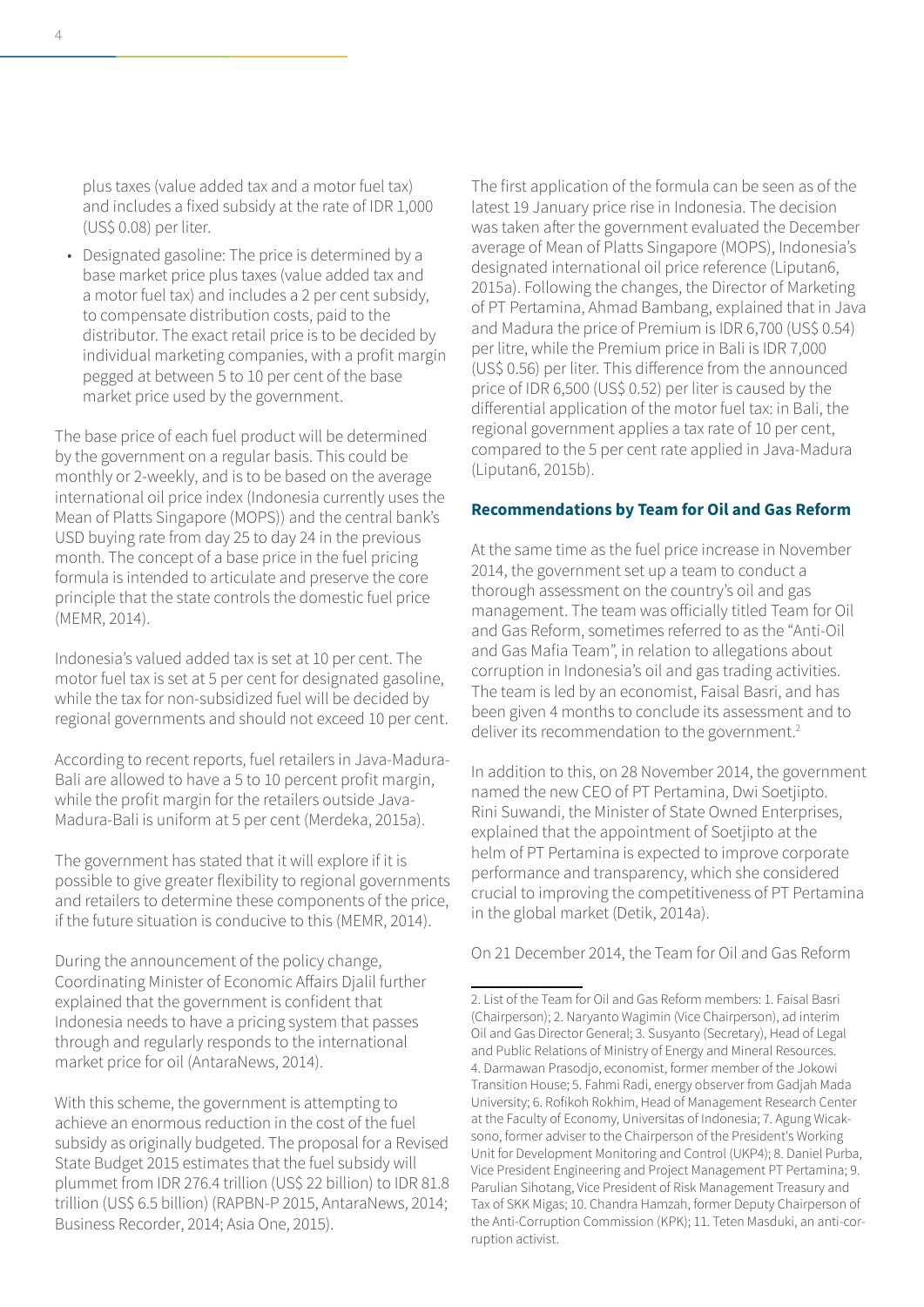delivered six recommendations on fuel products to the Minister of Energy and Mineral Resources and PT Pertamina, as follows (Detik, 2014b):

- 1. Stop import of RON 88 and Gasoil 0.35 per cent sulphur and replace each with Mogas 92 and Gasoil 0.25 per cent sulphur, respectively;
- 2. Increase the quality of Solar diesel produced by domestic refineries in order to meet the standard of Gasoil 0.25 per cent sulphur;
- 3. Convert domestic refineries' production of gasoline RON 88 to RON 92;
- 4. Introduce a fixed subsidy on gasoline RON 92, for example, at IDR 500 (US\$ 0.04) per liter.
- 5. Pay attention to the supply of Solar for public transportation and logistic transportation related to the public interests, maintaining the existing subsidy mechanism;
- 6. Note that converting the production of domestic refineries will require:
	- A rejuvenation of domestic refineries so that the production of RON 88 can be changed to RON 92, over a fixed transition period;
	- The government to facilitate an accelerated rejuvenation and expansion of refinery facilities;
	- PT Pertamina to be entirely handed the management of Trans Pacific Petrochemical Indotama (TPPI) refinery, so that it can maximize the escalation in gasoline RON 92 production;
	- RON 88 product [produced by domestic refineries] to be marketed in the area around the refinery site or placed under PT Pertamina's discretion, within the transition period;
	- The subsidy for RON 88 per liter to be smaller than the subsidy for RON 92;
	- The base price of gasoline RON 88 to refer to the international market price index, with the current pricing formula.

These recommendations from the Team for Oil and Gas Reform are not automatically adopted by the government, and they will not be the last recommendations coming from the team. The team's primary focus is to assess and suggest a new architecture of Indonesia's oil and gas management, so its core focus will be devoted to building Indonesia's new Oil and Gas Act. However, it can be assumed that the team's opinion will influence the government's policy options on individual issues, such as the government state budget

proposal and the initiative to replace the distribution of Premium and Solar, two fuel products which are historically associated with subsidies. On this particular issue, Basri noted that it is complicated to estimate the actual production costs of Premium RON 88 due to the blending process that is needed to meet the desired octane rate. Consequently, the price of Indonesia's Premium RON 88 cannot be straightforwardly compared to benchmark fuel prices commonly provided by pricing agencies. Subsequently, this makes fraud possible if subsidies are based on the difference between a fixed price of Premium and claims of what its market price should be (Republika, 2014a).

A core principle of these recommendations is that domestic refineries should produce higher quality fuel products, equal to the standard sold by foreign fuel retailers in Indonesia, such as RON 92. Basri stated that transforming what is produced by Indonesia's refineries could be completed within five months (Republika, 2014b).

#### **Budget Reallocation Scheme**

As declared by President Widodo in the APEC Forum in Beijing, 10 November 2014, the general principle behind Indonesia's subsidy reallocation is to shift the budget from the consumptive to productive sectors (Rappler, 2014). Such budget reallocation is a critical step that will define the medium- and long-term impacts of Indonesia's fuel subsidy reform. Indonesia's state budget accounting, however, does not recognize the idea that funds can be transferred directly from one area of expenditure to another, such as from fuel subsidies to other areas in the budget. This means that the concept of "reallocation" is not identified in budgetary documents, and it is necessary to infer how savings have been reallocated by looking at changes to the Revised State Budget 2015, expected to be finalized in mid-2015.

Nonetheless, Widodo's administration has given several indications of how it would like to use the fuel subsidy savings. In various statements, Widodo and his Ministers have explained that the subsidy reduction will allow the government to increase its contributions to state owned enterprises (SOEs). The latest reports on this indicate that the government plans to "inject" IDR 48 trillion (US\$ 3.8 billion) into a range of SOEs. This will be directed especially to SoEs in the construction and transportation sectors. Early reports indicated that this would include PT Kereta Api Indonesia (SOE railway), Pelindo (SOE seaport), Angkasa Pura (SOE airport), PT Hutama Karya (SOE construction), PT PLN (SOE electricity, expected to complete 12,000 MW out of 35,000 MW power plant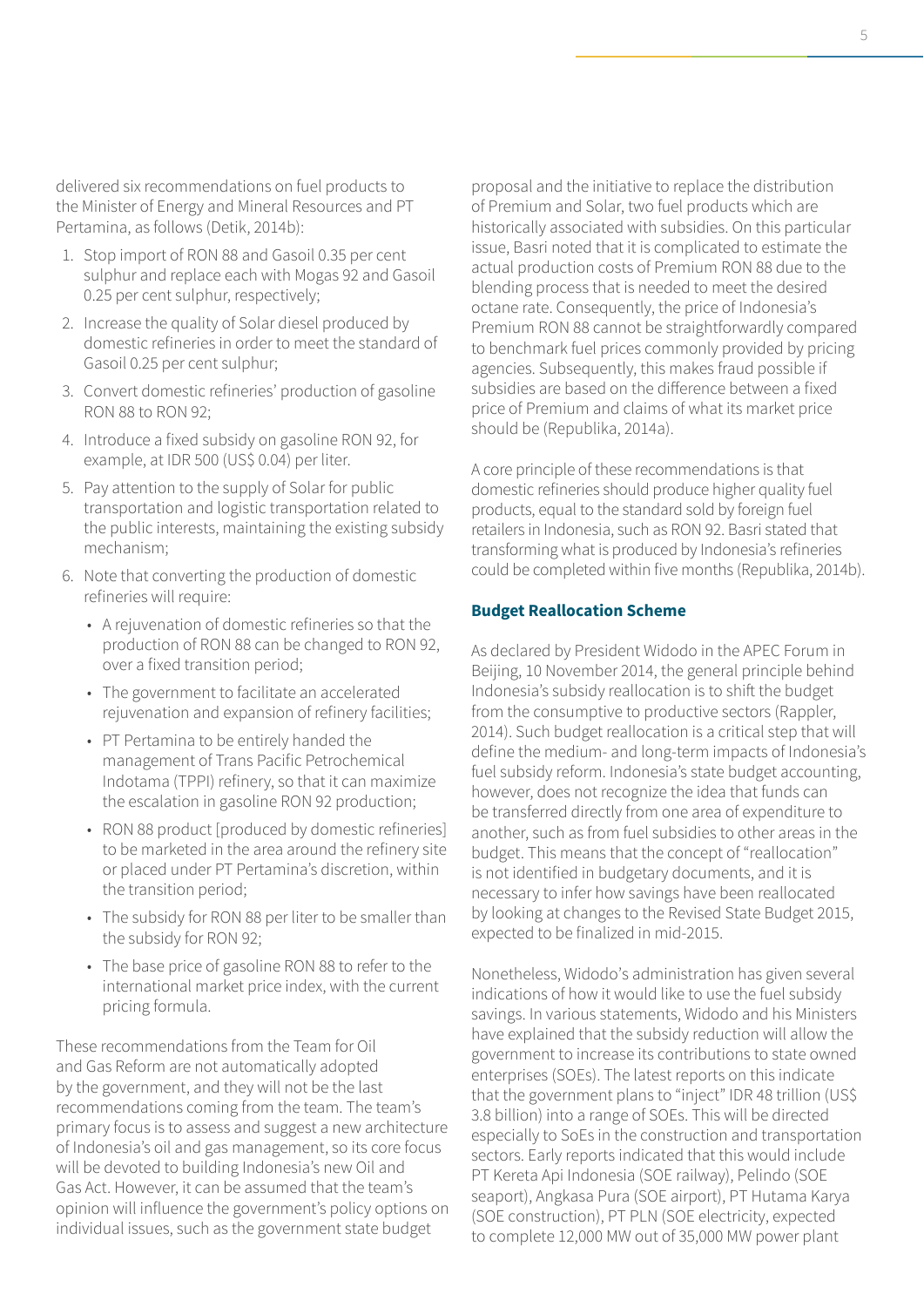| <b>SoE</b>                    | <b>Sector</b>       | <b>Project</b><br><b>Value</b> | <b>Proposed</b><br><b>Reallocation</b> |  |
|-------------------------------|---------------------|--------------------------------|----------------------------------------|--|
| PT Angkasa Pura II            | Air services        | 13,000                         | 3,000                                  |  |
| PT ASDP                       | Sea transport       | 7,000                          | 1,000                                  |  |
| PT Pelni                      | Sea transport       | 1,290                          | 500                                    |  |
| PT Djakarta Lloyd             | Sea transport       | 850                            | 350                                    |  |
| PT Hutama Karya               | Construction        | 30,837                         | 3,600                                  |  |
| Perum Perumnas                | Housing             | 20,000                         | 2,000                                  |  |
| PT Waskita karya              | Construction        | 47,832                         | 3,500                                  |  |
| PT Adhi Karya                 | Construction        | 9,689                          | 1,400                                  |  |
| PTPN III                      | Plantation          |                                | 3,150                                  |  |
| PTPN VII                      | Plantation          | 1,172                          | 17.5                                   |  |
| PTPN IX                       | Plantation          | 4,050                          | 100                                    |  |
| PTPN X                        | Plantation          | 1,496                          | 97.5                                   |  |
| PTPN XI                       | Plantation          | 1,477                          | 65                                     |  |
| PTPN XII                      | Plantation          | 2,141                          | 70                                     |  |
| PT PNM                        | <b>SMEs Finance</b> | 1,000                          | 1,000                                  |  |
| PT Garam                      | Salt                | 300                            | 300                                    |  |
| PT RNI                        | Agro-industry       | 1,175                          | 280                                    |  |
| Perum Bulog                   | Strategic food      | 15,000                         | 3,000                                  |  |
| PT Pertani                    | Agricultural        | 565                            | 470                                    |  |
| PT SHS                        | Agro-industry       | 400                            | 400                                    |  |
| PT Perikanan<br>Indonesia     | Fisheries           | 300                            | 300                                    |  |
| PT Dirgantara<br>Indonesia    | Aerospace           | 400                            | 400                                    |  |
| PT DPS                        | Ships               | 700                            | 200                                    |  |
| PT DKB                        | Ships               | 1,450                          | 900                                    |  |
| PT IKI                        | Ships               | 400                            | 200                                    |  |
| PT ANTAM                      | Mining              | 40,800                         | 7,000                                  |  |
| PT PINDAD                     | Defense             | 700                            | 700                                    |  |
| PT KAI                        | Rail                | 3,000                          | 2,750                                  |  |
| PT PPA                        | State treasury      | 2,000                          | 2,000                                  |  |
| PT Pengembangan<br>Pariwisata | Tourism             | 2,232                          | 250                                    |  |
| PT Bank Mandiri               | Banking             | 9,166                          | 5,600                                  |  |
| PT Pelindo IV                 | Ports               | 2,000                          | 2,000                                  |  |
| PT Krakatau Steel             | Steel               |                                | 956                                    |  |
| PT Bahana PUI                 | Finance             |                                | 250                                    |  |
| Total                         |                     | 221,652                        | 48,006                                 |  |

**Table 3. Proposed reallocation of subsidy savings to state-owned enterprises**

projects in the next 5 years) and PT Garuda Indonesia Tbk. (SOE airlines) (CNN Indonesia, 2015; Berita Satu, 2015; Fastnews, 2015; Bloomberg, 2015). However, recent budget proposal data released by the Ministry of State-Owned Enterprises confirmed some of these SOEs but made no reference to others (see Table 3). The recently released Revised State Budget proposes to provide an additional IDR 67.86 trillion (US\$ 5.4 billion) to SOEs, but details have yet to emerge as to how the proposed funding would be distributed.

On a separate occasion, the Minister of Agriculture, Andi Amran, reported that the budget for his ministry will receive IDR 16.9 trillion (US\$ 1.4 billion) from subsidy cuts, which will be used mainly to revitalize the irrigation infrastructure for 3.3 million hectares of farmland all across Indonesia, boosting rice seed production, fertilizer distribution, increasing the production of cacao, sugarcane, chilli and shallots and providing financial support to import female cattle (Liputan6, 2015c; Kontan, 2015). In the current State Budget 2015, the Ministry has been allocated IDR 15.4 trillion (US\$ 1.2 billion). Significant funding increases have also been proposed for two other ministries, the Ministry of Public Works and Public Housing and the Ministry of Transportation, to the sum of IDR 33 trillion (US\$ 2.6 billion) and IDR 20 trillion (US\$ 1.6 billion), respectively (Jakarta Post, 2015g).

Nonetheless, the above are indications only, and account for just a share of the expected IDR 194.2 trillion (US\$ 15.5 billion) in total savings. Other areas for reallocation are likely to include social assistance programs, which have been expanded during previous reforms, reflecting the fact that the subsidy is intended to help the poor; energy and the environment, where government decisions on transport and electricity infrastructure may have important implications; and debt reduction.

The full proposal for the Revised State Budget was made public on 20 January 2015. Detailed reporting on its contents are still pending, and it may yet change significantly, subject to debate and agreement by parliament. Opposition parliamentarians have, however, stated that they are "satisfied" with the proposed reallocations to infrastructure, and that they would not seek to oppose them (Jakarta Post, 2015b). Unless there is a serious break-down in negotiations―currently considered unlikely―the budget is due to be negotiated and finalized within one month of its publication.

Source: Jakarta Post, 2015a.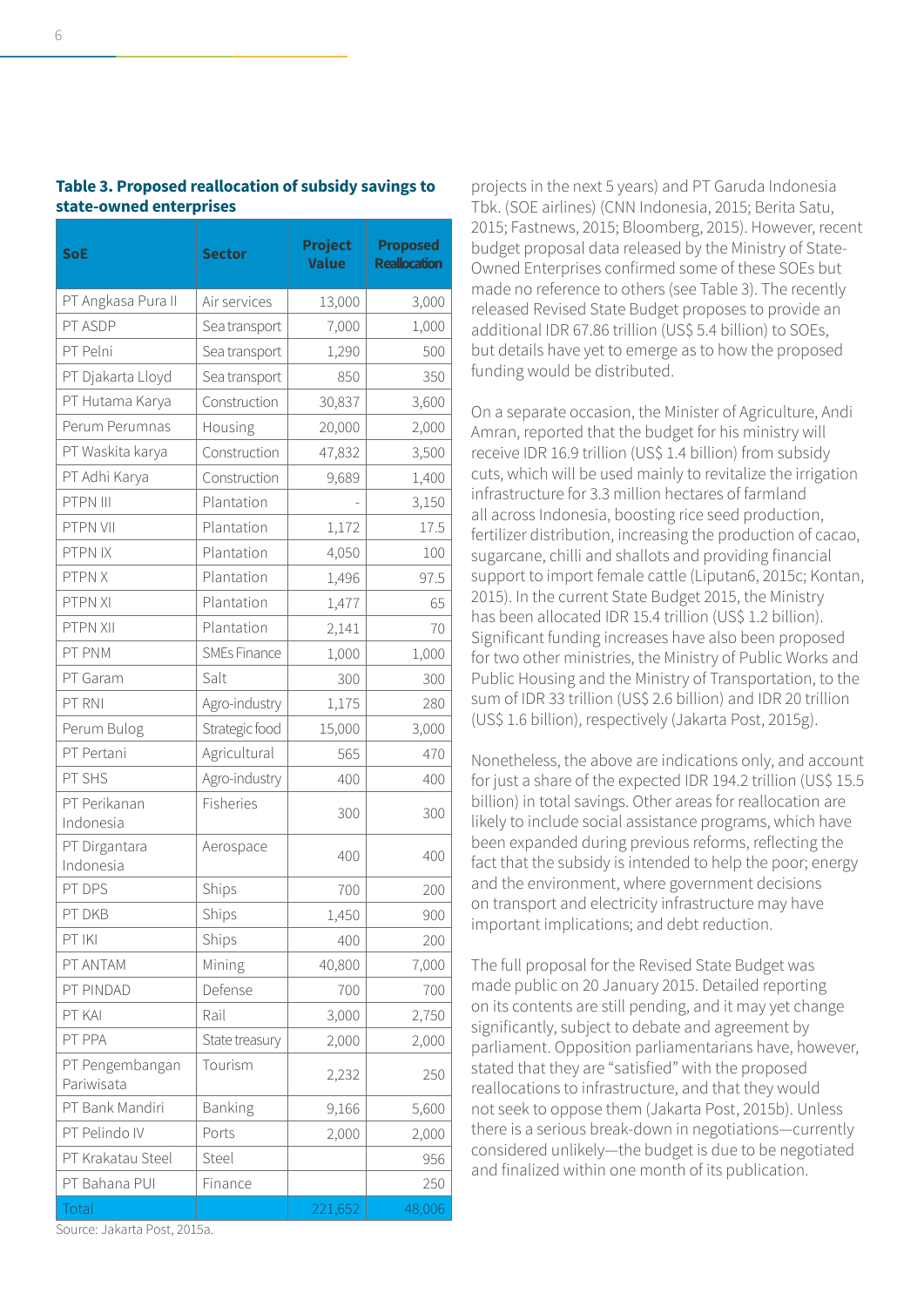#### **LPG Price**

The beginning of 2015 also saw a number of changes in the price of LPG (liquefied petroleum gas). On 31 December 2014, Ahmad Bambang, Director of Marketing for PT Pertamina, announced that the reference price of LPG for 12 kilogram cylinders would be increased by IDR 1,500 per kilogram (US\$ 0.12 per kg), starting from 1 January 2015 (Bisnis, 2014). This brought the price of 12kg-cylinder LPG from IDR 7,569 to IDR 9,069 per kg (US\$ 0.61 to US\$ 0.73 per kg) (TribunNews, 2015).

Including bottling and transportation costs, value added tax and distributor profit margins, this results in a an retail price of IDR 11,225 per kg or IDR 134,700 per 12kg cylinder (US\$ 0.90 per kg or US\$ 10.78 per 12kg cylinder). Prices may be higher than this depending on transportation costs and other factors that lead retailers to mark up prices. Outside of Jakarta, prices as high as IDR 12,500 per kg or IDR 150,000 per 12kg cylinder (US\$ 1 per kg or US\$ 12 per 12kg cylinder) have been reported (Jakarta Post, 2015c; Merdeka, 2015b).

On 19th January, prices were adjusted once again, this time downwards. The cost of 12kg-cylinder LPG was reduced from IDR 134,700 rupiah to IDR 129,000 rupiah per cylinder (US\$ 10.7 to US\$ 10.3 per cylinder) (Jakarta Globe, 2015).

According to government terminology, PT Pertamina's 12kg-cylinder LPG is a "non-subsidized" energy product and, according to Minister of Energy and Mineral Resources Regulation No. 26/2009 article 25, the price of non-subsidized LPG is decided at the company level. However, in practice the company's pricing authority is not entirely immune from political intervention. This is demonstrated by the fact that 12kg-cylinder has been sold below the cost of supply for a number of years, and that an attempted LPG price increase in 2013 was withdrawn, after controversy and an instruction from the President to reevaluate the decision (Sindonews, 2013).

Learning from that coordination breakdown, PT Pertamina developed a price adjustment scheme, declaring a timeframe for price increases of "nonsubsidized" LPG every 6-months that would last until the end of 2016. In August 2014, Ali Mundakir, the Vice President of Communication of PT Pertamina, declared that the government had given the green light for the January 2015 LPG price increase (Liputan6, 2014a). The previous increase, which took the price of 12kg-cylinder LPG from IDR 6,069 to IDR 7,569 per kilogram (US\$ 0.47 to US\$ 0.61 per kilogram), took place in September 2014, during Susilo Bambang Yudhoyono's administration (Bisnis.com, 2014). PT Pertamina claimed that outdated pricing and difficulty in introducing a new price has forced it to sell the non-subsidized LPG product below its economic value.

In the days following the 1 January increase in new LPG prices, there was a diminished stock of subsidized 3kgcylinder LPG in several regions.

This 3kg LPG product, formally considered "subsidized" by the budget because distributors are compensated for selling it below-cost, is the same product as 12kgcylinder LPG, except that it is sold in smaller containers at a lower price of IDR 5,000 per kg and IDR 15,000 per 3kg cylinder (US\$ 0.40 per kg and 1.2 per 3kg cylinder), less than half the price-per-kilogram of the current retail price for 12kg-cylinder LPG. It is accessible freely to any buyers regardless of their economic status. Any widening in the price gap encourages consumers to switch from nonsubsidized LPG to subsidized LPG (MetroTVNews, 2015; JPNN, 2015).

### **Electricity Tariff**

PT PLN (PT Perusahaan Listrik Negara), Indonesia's state owned electricity company, declared an increase of electricity tariff for several classes in 2015. Indonesia has been bringing the electricity tariff up with periodical adjustments according to a predetermined timetable since 2013 (see Table 1 overleaf for the full schedule). The PT PLN website has also started to publish monthly tariff announcements, since May 2014 (PLN, 2014).

According to the newest regulation signed on 24 December 2014 by the Sudirman Said, the new Minister of Energy and Mineral Resources, the electricity tariff will be determined by PT PLN, and tariff adjustment will be conducted on monthly basis, based on an evaluation on the IDR―USD exchange rate, the Indonesian Crude Price and the inflation rate. This regulation is operational on 1 January 2015.

Indonesia is still subsidizing several tariff classes, especially for the low power connections in residential, business and industry classes. By number of power connections, those classes compose the largest block of electricity users in Indonesia. In 2013, the low power connection class (up to 1,000 V) made up more than 99 per cent of the total of PT PLN's consumers with more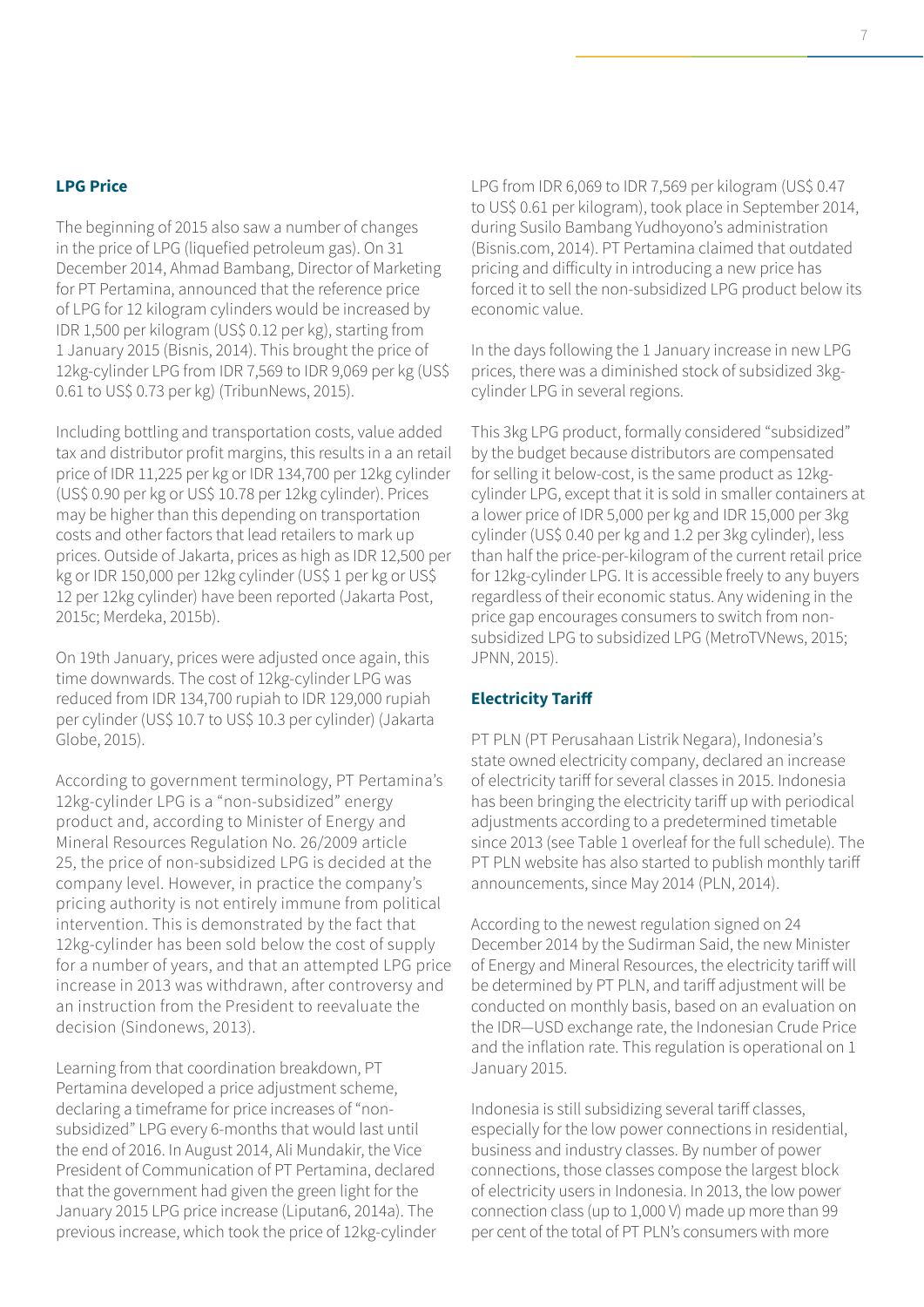| <b>Tariff Group</b> | <b>Tariff Class</b>    | IDR per | $May-14$ | $Jul-14$ | Sept-14  | <b>Nov-14</b> | Jan-15 $*$ |
|---------------------|------------------------|---------|----------|----------|----------|---------------|------------|
| Residential         | R1 up to 450 VA        | kWh     | 415.00   | 415.00   | 415.00   | 415.00        | 415.00     |
|                     | R1900VA                | kWh     | 605.00   | 605.00   | 605.00   | 605.00        | 605.00     |
|                     | R1 1,300 VA            | kWh     | 979.00   | 1,090.00 | 1,214.00 | 1,352.00      | 1,496.05   |
|                     | R1 2,200 VA            | kWh     | 1,004.00 | 1,109.00 | 1,224.00 | 1,352.00      | 1,496.05   |
|                     | R2 3,500 VA - 5,500 VA | kWh     | 1,145.00 | 1,210.00 | 1,279.00 | 1,352.00      | 1,496.05   |
|                     | R3 > 6,660 kVA         | kWh     | 1,352.00 | 1,352.00 | 1,352.00 | 1,352.00      | 1,496.05   |
|                     | B1 up to 450 VA        | kWh     | 535.00   |          |          | 535.00        | 535.00     |
|                     | <b>B1 900 VA</b>       | kWh     | 630.00   |          |          | 630.00        | 630.00     |
| <b>Business</b>     | B1 1,300 VA            | kWh     | 966.00   |          |          | 966.00        | 966.00     |
|                     | B1 2,200 VA - 5,500 VA | kWh     | 1,100.00 |          |          | 1,100.00      | 1,100.00   |
|                     | B2 6,600 VA - 200 kVA  | kWh     | 1,352,00 |          |          | 1,352.00      | 1,496.05   |
|                     | B3 > 200 kVA           | kVArh   | 1,117.00 |          |          | 1.117.00      | 1,159.30   |
| Industry            | <b>I1450 VA</b>        | kWh     | 485.00   | 485.00   | 485.00   | 485.00        | 485.00     |
|                     | <b>11 900 VA</b>       | kWh     | 600.00   | 600.00   | 600.00   | 600.00        | 600.00     |
|                     | I1 1,300 VA            | kWh     | 930.00   | 930.00   | 930.00   | 930.00        | 930.00     |
|                     | I1 2,200 VA            | kWh     | 960.00   | 960.00   | 960.00   | 960.00        | 960.00     |
|                     | I13,500 VA - 14 kVA    | kWh     | 1,112.00 | 1,112.00 | 1,112.00 | 1,112.00      | 1,112.00   |
|                     | 13 Tbk > 200 kVA       | kVArh   | 938.00   | 1,018.00 | 1,105.00 | 1,200.00      | 1,159.30   |
|                     | I4 > 30,000 kVA        | kVArh   | 819.00   | 928.00   | 1,051.00 | 1,191.00      | 1,011.99   |
| Government          | P1 6,600 VA - 200 kVA  | kVArh   | 1,352.00 | 1,352.00 | 1,352.00 | 1.352.00      | 1,496.05   |
|                     | P2 > 200 kVA           | kVArh   | 1,026.00 | 1,081.00 | 1,139.00 | 1,200.00      | 1,159.30   |
|                     | P <sub>3</sub>         | kWh     | 997.00   | 1,104.00 | 1,221.00 | 1,352.00      | 1,496.05   |

# **Table 4. Electricity Tariff Adjustments for Selected Consumer Classes, May 2014 to Jan 2015**

Notes: There are differences between the tariffs published in PT PLN announcements and MEMR Regulations. In this table, tariffs from May to November 2014 are extracted from MEMR Regulations. For January 2015, wherever there are differences, numbers from PT PLN announcements are used, which seem likely to be more accurate in reflecting the current situation. \* indicates PT PLN tariff announcement. Blue indicates no change, green indicates tariff increases and red indicates tariff decreases. Source: PLN (2014); MOEMR Regulation No. 9/2014; MOEMR Regulation No. 19/2014; MOEMR Regulation No. 31/2014.

than 53.85 million consumers (MOEMR, 2014, p. 52). Fuel consumption for PT PLN's power generation in Indonesia is dominated by coal, with 35.51 million tons in 2012 (PLN, 2013), equal to 57.35 per cent of the fuel consumption in Indonesia's power generation (Pusdatin, 2014).

# **Impacts of price changes**

Some similar and some quite different impacts have resulted from the fuel price increases in November and the price decreases in January. In the days following the November price hikes, the Indonesian rupiah exchange rate against the US dollar slightly improved (Figure 2), and similar responses were also seen in exchange rates against the British pound, the Euro, the Yen and Yuan (Bank of Indonesia, 2014). The Jakarta Stock Exchange also reacted positively towards the government's decision (Figure 3). The day after the new price announcement, the composite index increased by 23.61 points to 5,077.1 (Kompas, 2014b). The price reforms were generally

credited with increasing investor confidence in the country.

At the same time, the November price hikes caused direct and indirect increases in the cost of living. The Bank of Indonesia estimated that annual inflation would hit 7.9 per cent―still within the acceptable range of between 7.7 to 8.1 per cent―with the fuel price increase contributing additional annual inflation by as much as 2.6 to 3 per cent. The inflationary impact was expected to come from a direct impact of 1.3 per cent and an indirect impact from transportation costs of 0.7 per cent and food prices of 0.6 per cent (Liputan6, 2014b). The latest release from the National Statistics (BPS) shows that the annual inflation in 2014 was at 8.36 per cent, 0.26 per cent higher than the maximum level estimated by Bank of Indonesia. In a seemingly well-orchestrated effort to moderate the inflation, on 18 November, the Bank of Indonesia increased the interest rate from 7.5 percent to 7.75 per cent and increased the lending facility rate by half a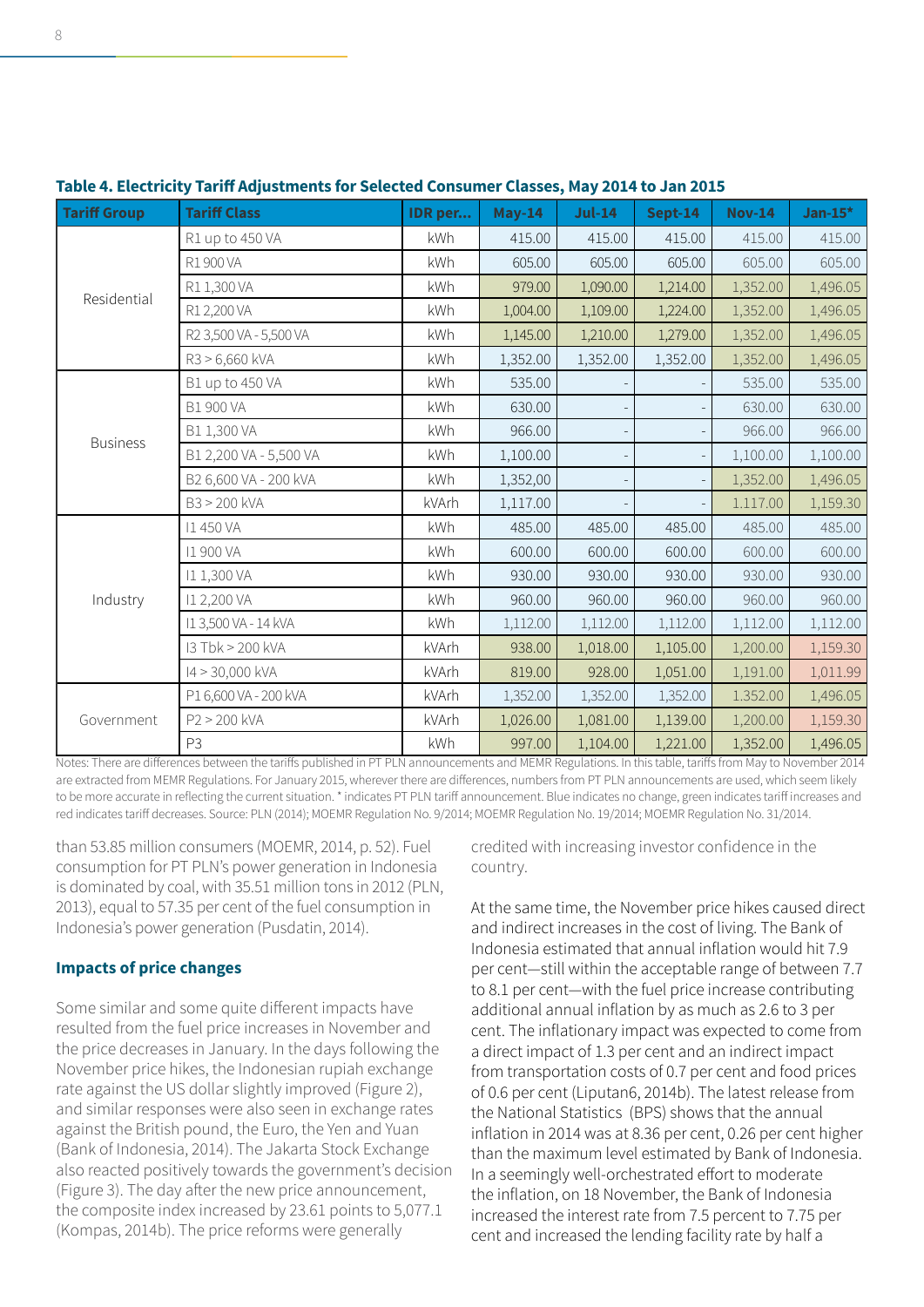



Source: Bank of Indonesia, 2014.

percentage point to 8 per cent (New York Times, 2014). This step was not taken during the previous fuel price increase in July 2013.

The downward fuel prices in January saw similar impacts on the exchange rate and stock markets. Although exchange rates remained "stagnant", the price reductions were viewed as a positive change, thought to have counter-acted pressure on the currency from China's low demand (Jakarta Post, 2015d; Jakarta Post, 2015e). In stock markets, the composite index rose slightly by 0.07 per cent, to finish at 5,152.09 (Jakarta Post, 2015).

Impacts on average prices in January, however, have been modest, with a number of commentators noting that price "stickiness" appears to have prevented the reduction in fuel prices from flowing through into price reductions in other goods or services where fuel is part of the cost structure. Government representatives have urged businesses and public transport operators to adjust their prices, at the same time as assuring that it may take time for price reductions to take full effect. Some believe that the introduction of the new pricing mechanism has played a role in the situation, as suppliers may be unwilling to put prices down now, in the knowledge that they may then lose out if energy prices then increase again (Establishment Post, 2015). As of the end of January, the situation appears to have eased somewhat, with prices for a number of non-energy goods falling in response to lower energy costs.

#### **Public Response**

Reducing energy prices is generally a popular policy, and Indonesia's January policy changes have been no exception. The one main criticism that has been levied





Source: Kontan (2014).

at the government relates to the above-mentioned issue of "price stickiness", whereby energy price reductions appear not to have been passed through into price reductions elsewhere in the economy. Chairman of the Indonesia Consumer Protection Foundation (YLKI), Tulus Abadi, has argued that this reflects a lack of preparation on the part of the government, starting, "Why aren't the prices down? Because the government has no policy to control prices because they've thrown everything (prices) to the market" (Establishment Post, 2015).

Increasing energy prices, on the other hand, is generally an unpopular policy. It is not clear how the Indonesian public will respond to price increases in future, but the reactions witnessed in November provide some indication of what may be expected.

In general, the response to price hikes in November was muted in comparison with previous reforms, but still resulted in some degree of disorder and protest. The announcement was immediately followed by massive panic buying at gas stations all across Indonesia, creating multiple queues of hundreds of meters. During the rush, PT Pertamina gas stations were heavily guarded by armed policemen (Republika, 2014c). Fuel sales in several areas in Indonesia soared to more than twice from their daily average, but PT Pertamina's gas stations managed to operate throughout the critical hours without any major supply shortage (Tempo, 2014a). PT Pertamina is said to have maintained a fuel reserve capacity at around 20-22 days of average consumption. The rush ended shortly after the new price was officially applicable.

The price hikes were also met by violent protests in several cities, largely rallied by university students. The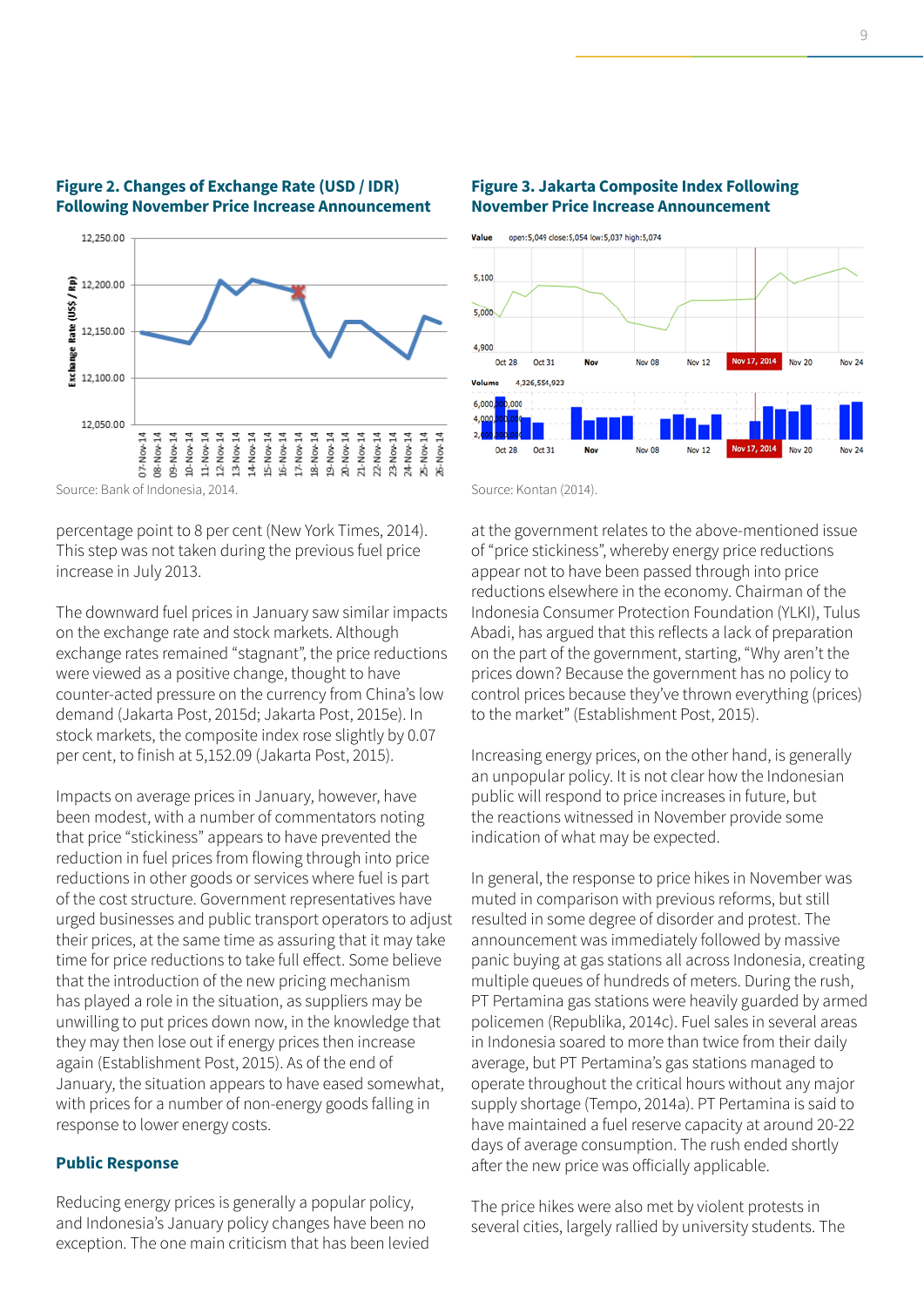most violent one took place in the city of Makassar, the capital of South Sulawesi province in the east of Indonesia. The street protest in Makassar had been staged for days before the announcement and peaked on 18 November, as the students blocked the main streets in the city with rocks and burning tires. In an unexpected twist―tired of long-drawn-out security and transport obstruction―the locals in Makassar fought the students to clear them away from the street (Tempo, 2014b). Many protests ending with physical clashes were also reported in major cities in Indonesia including Jakarta Solo, Yogyakarta, Surabaya, Medan and Banjarmasin (Sindo, 2014). Sporadic student protests continued to take place in the subsequent weeks.

The Indonesian Land Transport Operators Association (Organda) called for a one day nation-wide strike on 19 November to push an immediate negotiation to manage the impact of fuel price increases on the public transport sector (Kompas, 2014c; Republika, 2014d). The strike in various areas of Indonesia left commuters, including school children, helplessly walking for kilometers to their destinations. Members of Organda claimed that the decision caught them by surprise in the middle of a negotiation with the government on how the fuel price increase should be conducted, which included an instruction from the government to land transport operators not to increase their fares for the first three months after the new price announcement (Radar Tasikmalaya, 2014). Chairwoman of Organda, Eka Sari Lorena Surbakti, argued that the government should maintain a fuel subsidy for public transport. In a subsequent talk with the Ministry of Transportation, Surbakti reiterated Organda's position that the government should apply half-price discounts on licensing costs for public transport (Republika, 2014e).

Ignasius Jonan, the Minister of Transportation, responded quickly by allowing public transport providers to increase tariffs by 10 per cent. The ceiling of public transport fares (bus and taxi) in Indonesia is set by government regulation (The Jakarta Post, 2014). Jonan noted that the authority to set public transport fares is not solely in the hands of the central government: tariffs for intra-city public transport (including taxi tariffs) in any province are set by regional governments, while the Ministry of Transportation is responsible for intra-city public transport tariffs between provinces. Organda claims that the increase is not sufficient to allow the public transportation sector to sustain the actual economic shock of 27-32 percent (Kompas, 2014d).

Workers unions joined the street protest in a synchronized call to revoke the fuel price increase and asking for an immediate upward adjustment of the minimum salary. The minimum salary cap for 2015 is the center of the unions' dispute over the increased fuel price. As of 24 November, 29 out of 33 provinces in Indonesia had set the minimum salary cap for 2015, with an average of 12.77 per cent increase from the 2014 minimum salary cap, making it an average IDR 1.78 million (US\$ 142.4) per month per worker in 2015. That average is 99.5 per cent of the minimum national proper living cost which stands at IDR 1.8 million (US\$ 144) (Liputan6, 2014c).

The reaction from the public was not entirely negative. The Indonesian Consumers Association (YLKI) stood in firm support of the fuel subsidy reduction policy. However, Chairman of the Indonesia Consumer Protection Foundation (YLKI), Tulus Abadi, warned the government that the subsidy reallocation scheme needs to be detailed and devoted to develop an affordable and comfortable public transport system (Pos Kota, 2014). Abadi also warned the government that it would need to make a significant breakthrough in promoting alternative energy utilization to reduce the dependency on liquid fuels in the public transportation sector (Merdeka, 2014a). From the universities, two student associations, the University of Indonesia and the University of Padjajaran Faculty of Economy Student Executive Body (BEM), came under the spotlight after making public their stance to support the fuel price increase. This is an exception to the political stance of most Indonesian student organizations in general. Student leaders from both faculties argued that the inaccurate targeting of the current fuel subsidy scheme has contributed to a widening welfare gap in Indonesia (Detik, 2014c).

Fadli Zon, the Vice Chairman of the People's Representative Council (DPR, the parliament) from the Gerindra Party led the criticism of the government's decision. Zon disputed the decision on that basis that it was not necessary because the international oil price was declining throughout the end of 2014 (Kompas, 2014e). He further expanded on this by claiming that the subsidy removal was related to IMF pressure (Merdeka, 2014b).

Regional leaders in Indonesia appeared to be divided in their initial position towards the November price increase. Indonesia has been running direct elections for executive and legislative offices from central to district levels since 2005, but the direct election regime for regional executive branches ended in 2014 after a political scuffle that resulted in Constitutional Court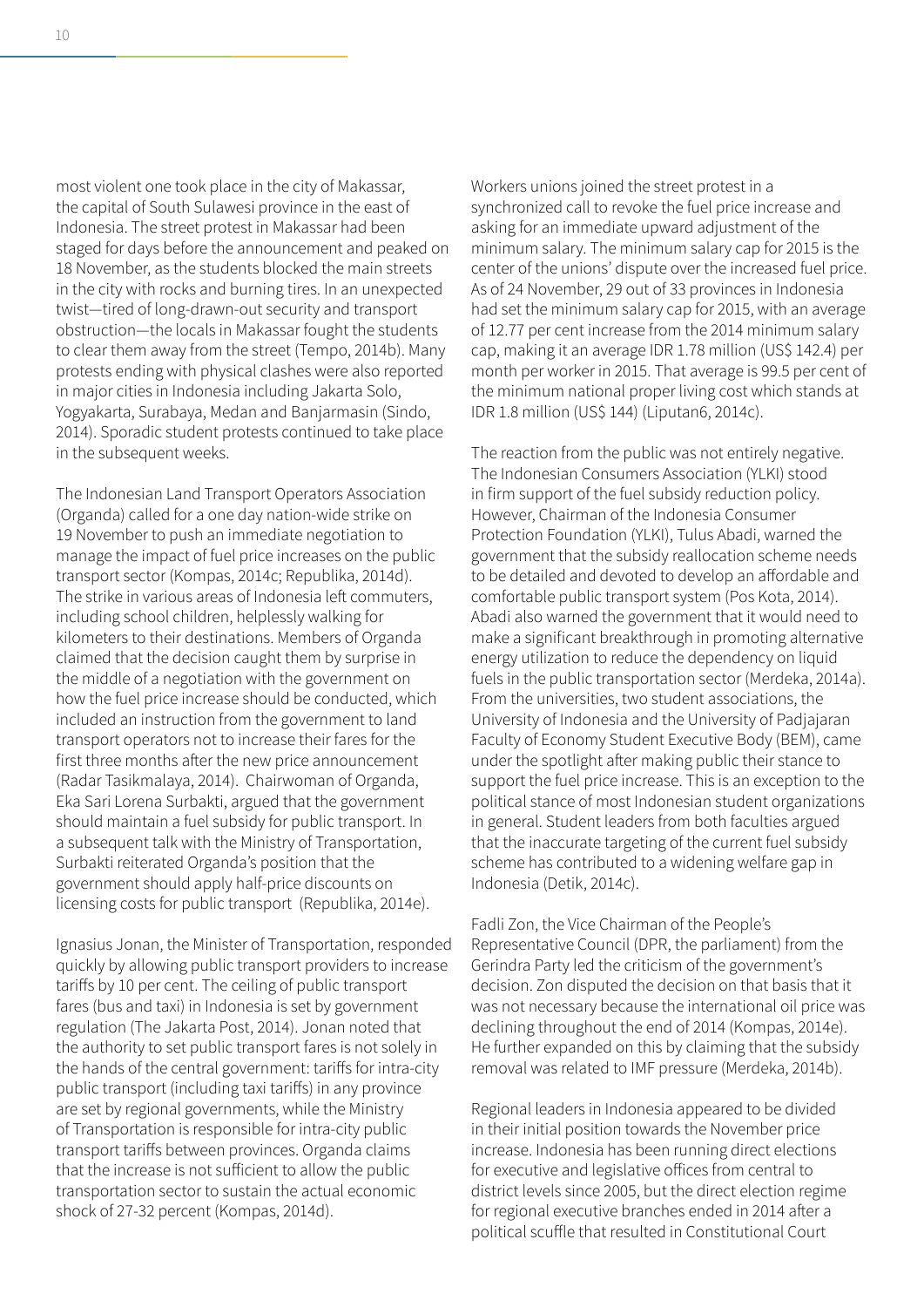going back to the party-elected system. The Mayor of Surakarta, FX Hadi Rudiyatmo, previously the Vice Mayor to Joko Widodo while he was the Mayor of Surakarta, sent his written objection on the fuel price increase to the President. On 24 November, all Indonesian governors under the Association of Provincial Governments in Indonesia (APPSI) held a closed meeting with President Widodo in Bogor. The meeting resulted a resolution from the Indonesian governors to support the central government's decision on the fuel subsidy. The message of support was delivered by the Chairman of APPSI, Syahrul Yasin Limpo, the Governor of South Sulawesi province (Republika, 2014f). In addition to this, President Widodo also emphasized that efficiency measures will have to be taken at the regional level by cutting the expenditure for meetings and official trips. Widodo estimated that such measures should be able to cut down the overall regional budget for official meetings and trips from IDR 40 trillion to IDR 25 trillion (US\$ 3.2 billion to US\$ 2 billion) (Deutshce Welle, 2014).

#### **Mitigation Measures**

No compensation measures have been announced in January 2015 related to the reform of fuel subsidies. In large part, this is likely due to the fact that the January reforms have led to price reductions, which would benefit vulnerable businesses and households.

Compensation was, however, prepared to assist the vulnerable for price increases in November. Well ahead of the fuel price increase announcement, on 3 November, the government launched a social assistance scheme titled the Productive Family Program (Program Keluarga Produktif), which covers financial assistance, education, and healthcare support, implemented with card technology called Digital Financial Service (Layanan Keuangan Digital). The funds allocated to this social assistance scheme were taken from State Budget 2014 and did not represent a reallocation of any subsidy savings. The program introduced 4 cards: the Indonesia Smart Card (KIP, Kartu Indonesia Pintar), the Indonesia Healthy Card (KIS, Kartu Indonesia Sehat), the Prosperous Family Saving Card (KSKS, Kartu Simpanan Keluarga Sejahtera) and a mobile phone SIM card used for checking an account status without going to the bank or post offices. Overall, the programs were coordinated under the Coordinating Ministry of Human Resource and Cultural Development (Harian Nasional, 2014).

The distribution of the Indonesia Smart Card (KIP) was handled by the Ministry of Education and the Ministry of

# **Table 5. First Payment of Educational Support through Indonesia Smart Card (KIP) Program in 2014**

| <b>Education level</b>   | No. of recipients | Value of assistance |  |  |
|--------------------------|-------------------|---------------------|--|--|
| Elementary               | 100,776           | IDR 450,000/year    |  |  |
| Junior High              | 36,229            | IDR 750,000/year    |  |  |
| Senior High - General    | 5,484             | IDR 1 million/year  |  |  |
| Senior High - Vocational | 9,875             | IDR 1 million/year  |  |  |

Source: Liputan6, 2014d.

Religious Affairs. The fund for the first payment of support through the KIP in 2014 was IDR 81.8 billion (US\$ 6.5 million), targeting 152,364 students from elementary to high school from age 7-18 years old. The KIP is planned to expand the coverage of Indonesian educational assistance―previously provided under the Poor Students Assistance program (BSM, Bantuan Siswa Miskin), covering 18 million students from poor families―to 24 million students, by including additional students from near poor families, the homeless, drop-outs, orphans and children with disabilities. The first batch of KIP was launched in 18 districts or cities, including Jakarta, Pandeglang, Cirebon, Bekasi, Kuningan, Semarang, Tegal, Banyuwangi, Surabaya, Balikpapan, Kupang, Mamuju Utara, Pematang Siantar and Jembrana (Liputan6, 2014d).

The Indonesia Healthy Card (KIS) functioned in a similar fashion, expanding the coverage of existing healthcare insurance from 86.4 million to 88.1 million target recipients, with the inclusion of households from the near poor class (Republika, 2014g). The program is coordinated by the Healthcare Social Security Agency (BPJS Kesehatan, Badan Penyelenggara Jaminan Sosial Kesehatan). The budget allocated for KIS was IDR 6.44 trillion (US\$ 0.5 billion), taken from State Budget 2014, and its first payment targeted 432,000 recipients in 19 areas.

The Prosperous Family Saving Card (KSKS, Kartu Simpanan Keluarga Sejahtera) provided a cash transfer. The KSKS was coordinated under the Ministry of Social Affairs and distributed through nation-wide post offices. Unlike previous cash transfer programs in Indonesia, the KSKS distributed cash directly into saving accounts rather than physical money into the hands of recipients. The size of the first cash transfer was IDR 400,000 (US\$ 32) to each individual account.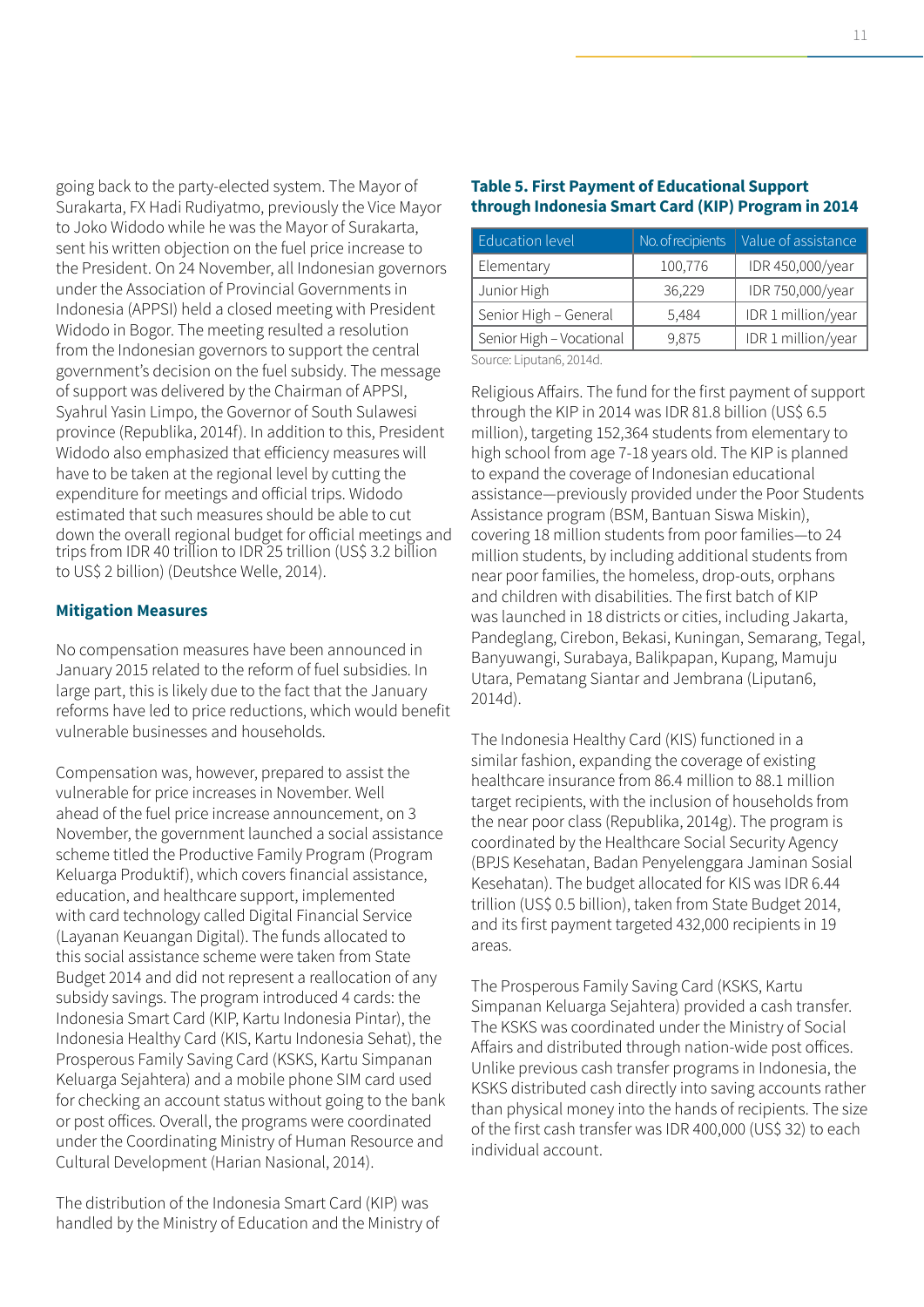# **References**

AntaraNews (2014, 31 December). Harga baru BBM premium mulai Januari Rp7.600 per liter. Retrieved from: http:// www.antaranews.com/berita/471634/harga-baru-bbm-premium-mulai-januari-rp7600-per-liter

Asia One (2015, January 2). Indonesia fuel subsidies completely overhauled. Retrieved from: http://news.asiaone.com/ news/asia/indonesia-fuel-subsidies-completely-overhauled

Bank of Indonesia (2014). Exchange Rate Transaction. Retrieved from: http://www.bi.go.id/id/moneter/informasi-kurs/ transaksi-bi/Default.aspx

Berita Satu (2015, January 6). Investor Asing Tunggu Implementasi Pengalihan Dana Subsidi BBM. Retrieved from: http:// www.beritasatu.com/ekonomi/238358-investor-asing-tunggu-implementasi-pengalihan-dana-subsidi-bbm.html

Bisnis.com (2014, December 31). HARGA ELPIJI 12 KG: Naik Rp1.500/Kg Mulai Januari 2015. Retrieved from: http:// industri.bisnis.com/read/20141231/44/387031/harga-elpiji-12-kg-naik-rp1.500kg-mulai-januari-2015

Bisnis.com (2014, September 10). Harga Gas 12 Kilogram Terus Naik hingga Tiga Kali. Retrieved from: http://www. tempo.co/read/news/2014/09/10/090605847/Harga-Gas-12-Kilogram-Terus-Naik-hingga-Tiga-Kali

Bloomberg (2015, January 19). Indonesia Pushes Pertamina Revamp in State Enterprise Reform. Retrieved from: http://www.bloomberg.com/news/2015-01-19/indonesia-targets-pertamina-revamp-in-state-enterprise-cleanup.html

Business Recorder (2014, December 5). Indonesia 2015 fuel subsidy spending may be below 140trn rupiah. Retrieved from: http://www.brecorder.com/markets/energy/asia/208935-indonesia-2015-fuel-subsidy-spending-may-be-below-140trn-rupiah.html

CNN Indonesia (2015, January 2). Jokowi Alirkan Rp 30 Triliun ke Konstruksi dan Transportasi. Retrieved from: http:// www.cnnindonesia.com/ekonomi/20150102145037-78-21994/jokowi-alirkan-rp-30-triliun-ke-konstruksi-dantransportasi/

Detik (2014a, November 28). PR Dirut Dwi Soetjipto: Bikin Pertamina Transparan. Retrieved from: http://finance.detik. com/read/2014/11/28/173614/2762461/1034/pr-dirut-dwi-soetjipto-bikin-pertamina-transparan

Detik (2014b, 21 December 2014). Faisal Basri Cs Keluarkan 6 Poin Rekomendasi Soal BBM Subsidi. Retrieved from: http:// finance.detik.com/read/2014/12/21/150202/2783605/1034/faisal-basri-cs-keluarkan-6-poin-rekomendasi-soal-bbm-subsidi

Detik (2014c, November 19). Buat Mahasiswa yang Demo, Coba Disimak Alasan BEM FE UI dan UNPAD Dukung BBM Naik. Retrieved from: http://news.detik.com/read/2014/11/19/083733/2752333/10/buat-mahasiswa-yang-democoba-disimak-alasan-bem-fe-ui-dan-unpad-dukung-bbm-naik

Deustche Welle (2014, November 24). Presiden Jokowi Potong Anggaran Dinas dan Rapat. Retrieved from: http://www. dw.de/presiden-jokowi-potong-anggaran-dinas-dan-rapat/a-18082882

Establishment Post (2015). Why Cheaper Fuel Still Feels Expensive in Indonesia. Retrieved from: http://www. establishmentpost.com/cheaper-fuel-still-feels-expensive-indonesia/

Fastnews (2015, January 2). Ironis, Pemerintah Suntik BUMN dari Dana Pengalihan Subsidi BBM. Retrieved from: http://m.fastnewsindonesia.com/article/ironis-pemerintah-suntik-bumn-dari-dana-pengalihan-subsidi-bbm#sthash. w4Aw7MNA.dpuf.

Harian Nasional (2014, November 13). Ini Penjelasan Sistem 'Kartu Sakti' dalam Inpres No 7 Tahun 2014. Retrieved from: http://harnas.co/2014/11/13/ini-penjelasan-sistem-kartu-sakti-dalam-inpres-no-7-tahun-2014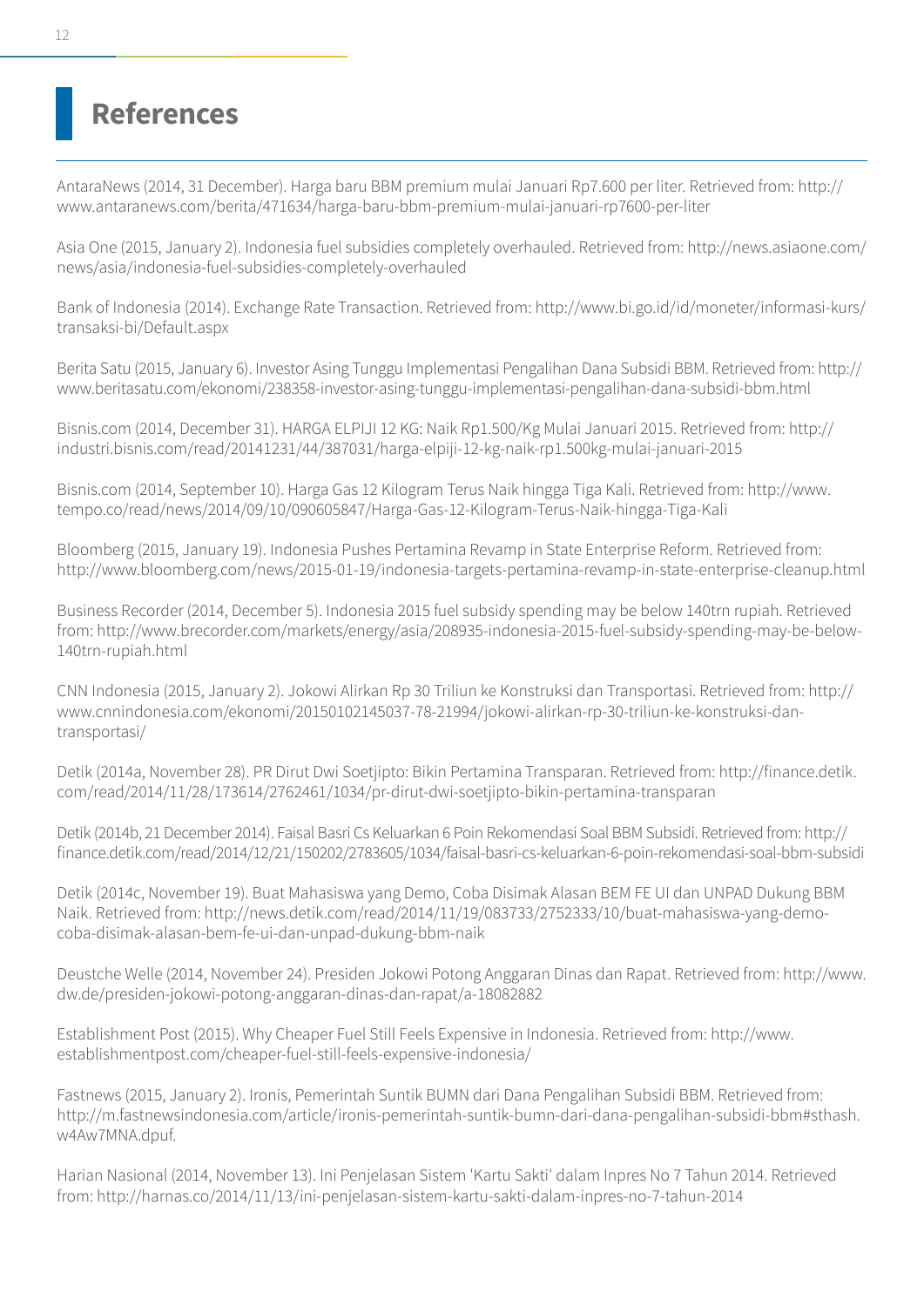Jakarta Globe (2015, January 16). Indonesia to Cut Subsidized Fuel Prices by Average 14% on Monday. Retrieved from: http://thejakartaglobe.beritasatu.com/business/indonesia-cut-fuel-prices-average-14-monday/

Jakarta Post (2015a, 20 January). Rp 48t stimulus to help state firms back govt's infrastructure push. Retrieved from: http://www.thejakartapost.com/news/2015/01/20/rp-48t-stimulus-help-state-firms-back-govt-s-infrastructure-push.html

Jakarta Post (2015b, 20 January). Lawmakers support Jokowi's budget. Retrieved from: http://www.thejakartapost. com/news/2015/01/20/lawmakers-support-jokowi-s-budget.html

Jakarta Post (2015c, January 3). Pertamina ups gas canister price. Retrieved from: http://www.thejakartapost.com/ news/2015/01/03/pertamina-ups-gas-canister-price.html

Jakarta Post (2015d, January 19). Rupiah Opens Rp 12,603 per dollar on Monday. Retrieved from: http://www. thejakartapost.com/news/2015/01/19/rupiah-opens-rp-12603-dollar-monday.html

Jakarta Post (2015e, January 19). Rupiah Closes Rp 12,590 per dollar on Monday. Retrieved from: http://www. thejakartapost.com/news/2015/01/19/rupiah-closes-rp-12590-dollar-monday.html

Jakarta Post (2015f, January 19). JCI Rises Slightly on Monday's Close. Retrieved from http://www.thejakartapost.com/ news/2015/01/19/jci-rises-slightly-monday-s-close.html#sthash.FAmrbb5w.dpuf

Jakarta Post (2015g, January 10). Jokowi doubles capital expenditure in revised 2015 state budget. Retrieved from: http://www.thejakartapost.com/news/2015/01/10/jokowi-doubles-capital-expenditure-revised-2015-state-budget. html#sthash.tdEhhqAS.dpuf

Jakarta Post (2014, November 20). Association proposes fare increase, incentives. Retrieved from: http://www. thejakartapost.com/news/2014/11/20/association-proposes-fare-increase-incentives.html

JPNN (2015, January 8). Harga Elpiji 12 Kg Naik, yang 3 Kg Langka. Retrieved from: http://www.jpnn.com/ read/2015/01/08/280041/Harga-Elpiji-12-Kg-Naik,-yang-3-Kg-Langka#

Kompas (2014a, 31 December). 1 Januari 2015, Harga Premium Turun Jadi Rp 7.600. Retrieved from: http:// bisniskeuangan.kompas.com/read/2014/12/31/105048526/1.Januari.2015.Harga.Premium.Turun.Jadi.Rp.7.600.

Kompas (2014b, November 18). Harga BBM Naik, Rupiah dan IHSG Menguat. Retrieved from: http://bisniskeuangan. kompas.com/read/2014/11/18/093120126/Harga.BBM.Naik.Rupiah.dan.IHSG.Menguat

Kompas (2014c, November 17). Harga BBM Bersubsidi Naik, Organda Mogok Nasional pada Rabu. Retrieved from: http:// nasional.kompas.com/read/2014/11/17/23291741/Harga.BBM.Bersubsidi.Naik.Organda.Mogok.Nasional.pada.Rabu

Kompas (2014d, November 20). Sambangi Menhub Jonan, Organda Bilang Bukan Organisasi Cengeng. Retrieved from: http://bisniskeuangan.kompas.com/read/2014/11/20/194734526/Sambangi.Menhub.Jonan.Organda.Bilang.Bukan. Organisasi.Cengeng

Kompas (2014e, November 17). Fadli Zon Pertanyakan Kenaikan Harga BBM di Tengah Turunnya Harga Minyak. Retrieved from: http://nasional.kompas.com/read/2014/11/17/23285691/Fadli.Zon.Pertanyakan.Kenaikan.Harga.BBM. di.Tengah.Turunnya.Harga.Minyak

Kontan (2015, January 10). Kemtan raih Rp 16,9 T dari realokasi subsidi BBM. Retrieved from: http://nasional.kontan. co.id/news/kemtan-raih-rp-169-t-dari-realokasi-subsidi-bbm

Liputan6 (2015a, January 16). Harga BBM Premium Turun Jadi Rp 6.600, Solar Rp 6.400 per Liter. Retrieved from: http://m.liputan6.com/bisnis/read/2161931/harga-bbm-premium-turun-jadi-rp-6600-solar-rp-6400-per-liter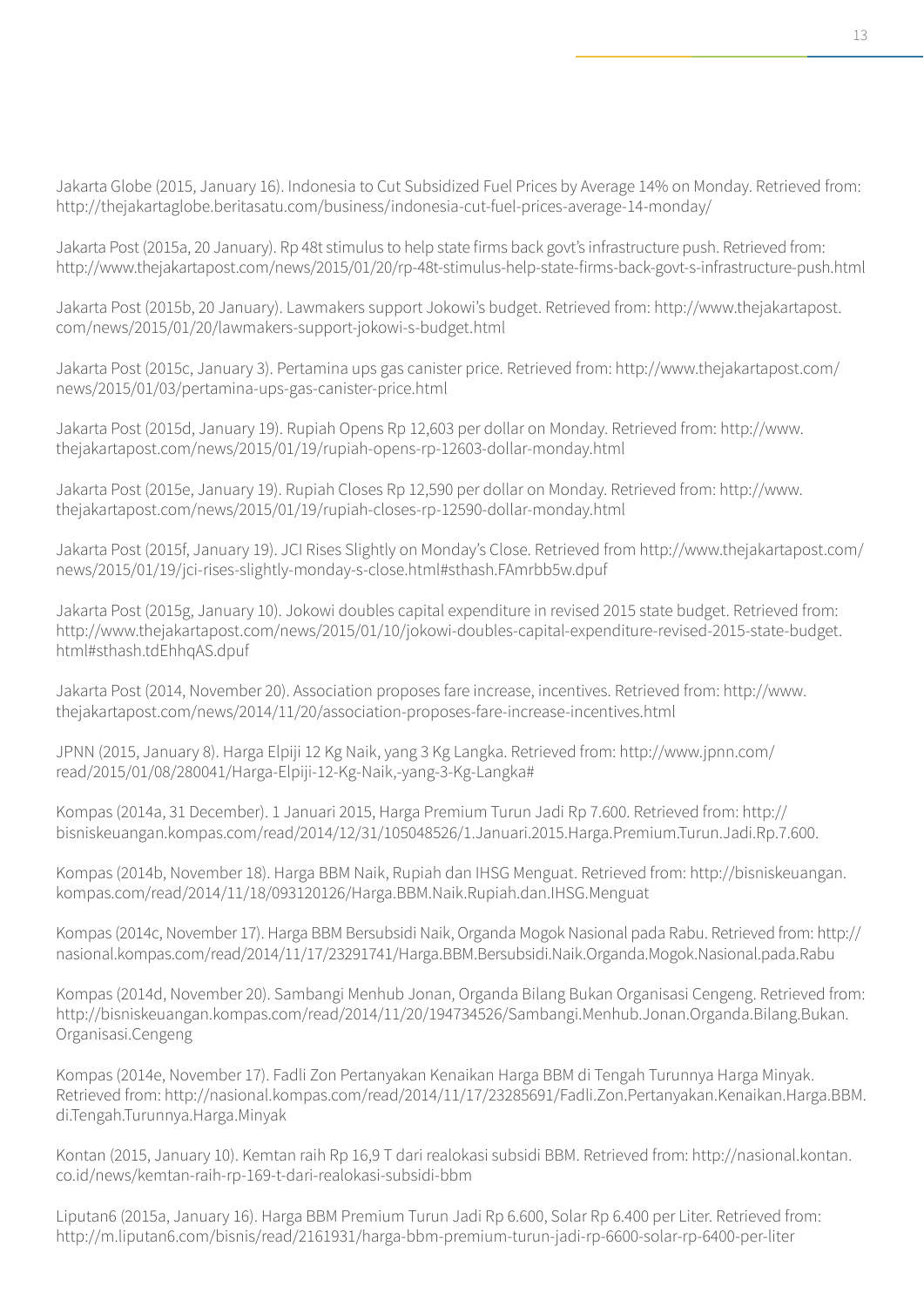Liputan6 (2015b, January 19). Hore! Harga BBM Premium dan Solar Turun Lagi. Retrieved from: http://bisnis.liputan6. com/read/2162811/hore-harga-bbm-premium-dan-solar-turun-lagi

Liputan6 (2015c, January 6). Dapat Kompensasi Penghapusan Subsidi BBM, Ini Langkah Kementan. Retrieved from: http://bisnis.liputan6.com/read/2158539/dapat-kompensasi-penghapusan-subsidi-bbm-ini-langkah-kementan

Liputan6 (2014a, August 24). Ini Roadmap Kenaikan Harga Elpiji 12 Kg Versi Pertamina. Retrieved from: http://bisnis. liputan6.com/read/2095481/ini-roadmap-kenaikan-harga-elpiji-12-kg-versi-pertamina

Liputan6 (2014b, November 18). BI: BBM Naik, Inflasi 2014 di Level 7,9%. Retrieved from: http://bisnis.liputan6.com/ read/2135980/bi-bbm-naik-inflasi-2014-di-level-79

Liputan6 (2014c, November 24). Daftar Lengkap UMP 2015 di Seluruh Indonesia. Retrieved from: http://bisnis.liputan6. com/read/2138489/daftar-lengkap-ump-2015-di-seluruh-indonesia?p=0

Liputan6 (2014d, November 3). Apa Itu Kartu Indonesia Sehat dan Kartu Indonesia Pintar? Retrieved from: http:// bisnis.liputan6.com/read/2128190/apa-itu-kartu-indonesia-sehat-dan-kartu-indonesia-pintar?p=0

Merdeka (2015a, January 19). Harga Premium di Jawa dan Madura Rp 6.700, Bali Rp 7.000 per liter. Retrieved from: http://www.merdeka.com/uang/harga-premium-di-jawa-dan-madura-rp-6700-bali-rp-7000-per-liter.html

Merdeka (2015b, January 3). Kenaikan gas 12 kg, kado pahit di awal tahun. Retrieved from: http://www.merdeka.com/ uang/kenaikan-gas-12-kg-kado-pahit-di-awal-tahun.html

Merdeka (2014c, November 19). YLKI: Transportasi China dan Malaysia gunakan gas dari Indonesia. Retrieved from: http://www.merdeka.com/uang/ylki-transportasi-china-dan-malaysia-gunakan-gas-dari-indonesia.html

Merdeka (2014b, November 20). Fadli Zon bandingkan harga BBM era Soeharto dan Jokowi. Retrieved from: http:// www.merdeka.com/politik/fadli-zon-bandingkan-harga-bbm-era-soeharto-dan-jokowi.html

MetroTVNews (2015, January 6). Dilema Pertamina Naikkan LPG 12 Kg, Bagai Mercy Pakai Solar. Retrieved from: http:// ekonomi.metrotvnews.com/read/2015/01/06/341404/dilema-pertamina-naikkan-lpg-12-kg-bagai-mercy-pakai-solar

Ministry of Energy and Mineral Resources (2014, December 31). Kebijakan Baru Penetapan Harga Bahan Bakar Minyak. Retrieved from: http://www.esdm.go.id/berita/migas/40-migas/7048-kebijakan-baru-penetapan-harga-bahan-bakarminyak.html

New York Times (2014, November 18). Indonesia's Central Bank Raises Benchmark Interest Rate as Gas Prices Jump. Retrieved from: http://www.nytimes.com/2014/11/19/business/international/indonesias-central-bank-raisesbenchmark-interest-rate-as-gas-prices-jump.html?\_r=0

PLN (2014). Tarif Tenaga Listrik. Retrieved from: http://www.pln.co.id/blog/tarif-tenaga-listrik/

PLN (2013). Statistik PLN 2012. Jakarta: PLN.

Pos Kota (2014, November 17). YLKI Dukung Harga BBM Naik. Retrieved from: http://poskotanews.com/2014/11/17/ ylki-dukung-harga-bbm-naik/

Pusdatin (2014). Handbook of Energy and Economic Statistics of Indonesia 2013.

Radar Tasikmalaya (2014, November 19). Organda Kecolongan BBM Naik. Retrieved from: http://www. radartasikmalaya.com/kabupaten/ciamis/2014/organda-kecolongan-bbm-naik.html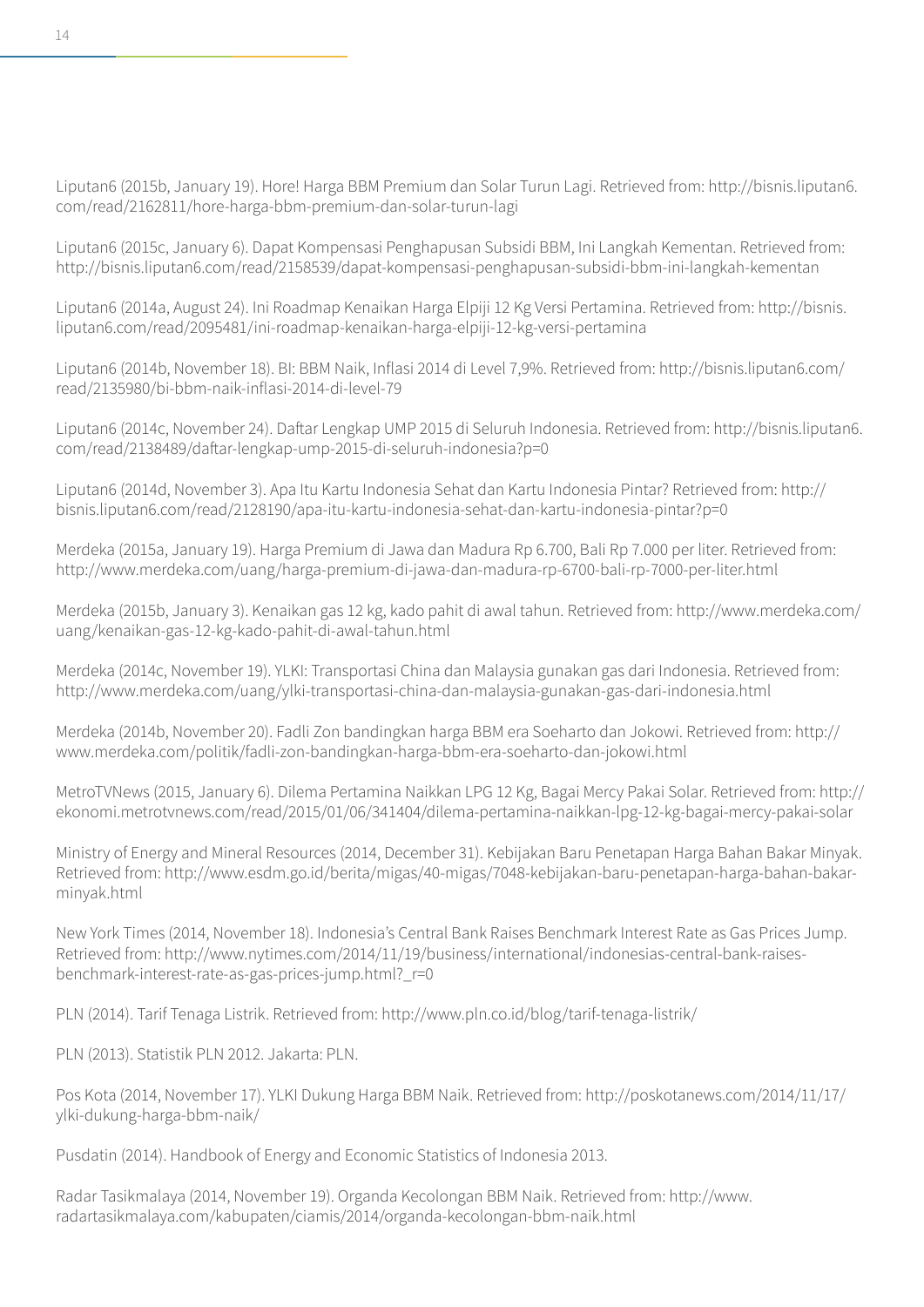Rambu Energy (2014, December 13). BPH Migas sets subsidized fuel quota for Pertamina and AKR Corporindo. Retrieved from: http://www.rambuenergy.com/2014/12/bph-migas-sets-subsidized-fuel-quota-for-pertamina-and-akrcorporindo/

Rappler (2014, November 10). FULL SPEECH: Jokowi at APEC CEO Summit 2014. Retrieved from: http://www.rappler. com/world/regions/asia-pacific/indonesia/74620-full-speech-joko-widodo-apec-summit-beijing

Republika (2014a, December 27). Sebut Harga Premium tak Jelas, Ini Penjelasan Faisal Basri. Retrieved from: http:// www.republika.co.id/berita/ekonomi/makro/14/12/27/nh8a38-sebut-harga-premium-tak-jelas-ini-penjelasan-faisalbasri

Republika (2014b, December 25). Faisal Basri: Peralihan ke RON 92 Bisa Lebih Cepat. Retrieved from: http://www. republika.co.id/berita/nasional/umum/14/12/25/nh4kr9-faisal-basri-peralihan-ke-ron-92-bisa-lebih-cepat

Republika (2014c, November 17). Jelang Pemberlakuan Harga Baru BBM, Polisi Jaga SPBU. Retrieved from: http://nasional. republika.co.id/berita/nasional/umum/14/11/17/nf6w3r-jelang-pemberlakuan-harga-baru-bbm-polisi-jaga-spbu

Republika (2014d, November 18). Senior Minister hopes Organda to cancel nationwide strike. Retrieved from: http://www.republika.co.id/berita/en/national-politics/14/11/19/nf8v5j-senior-minister-hopes-organda-to-cancelnationwide-strike

Republika (2014e, November 21). BBM Naik, Ini Permintaan Organda kepada Menteri Perhubungan. Retrieved from: http://nasional.republika.co.id/berita/nasional/umum/14/11/21/nfcnfm-bbm-naik-ini-permintaan-organda-kepadamenteri-perhubungan

Republika (2014f, November 24). Bertemu Presiden, Para Gubernur Dukung Kenaikan BBM. http://www.republika. co.id/berita/nasional/politik/14/11/24/nfjcqn-bertemu-presiden-para-gubernur-dukung-kenaikan-bbm

Republika (2014g, November 3). Ini Sasaran Kartu Indonesia Sehat dan Kartu Indonesia Pintar. Retrieved from: http:// nasional.republika.co.id/berita/nasional/politik/14/11/03/neg225-ini-sasaran-kartu-indonesia-sehat-dan-kartuindonesia-pintar

Sekretariat Kabinet RI YouTube Channel (2015). Presiden Jokowi Tetapkan Harga Baru BBM Bersubsidi. Retrieved from: https://www.youtube.com/watch?v=WzZQkGxkuPA&feature=youtu.be

Sindo (2014, November 20). Demo BBM Ricuh di Berbagai Daerah. Retrieved from: http://www.koran-sindo.com/ read/926762/149/demo-bbm-ricuh-di-berbagai-daerah

Sindonews (2013, March 7). Harga LPG 12 kg batal naik, ini tanggapan Pertamina. Retrieved from: http://ekbis. sindonews.com/read/724965/34/harga-lpg-12-kg-batal-naik-ini-tanggapan-pertamina-1362647039

Tempo (2014a, November 18). Penjualan Premium Naik Dua Kali Lipat. Retrieved from: http://www.tempo.co/read/ news/2014/11/18/078622793/Penjualan-Premium-Naik-Dua-Kali-Lipat

Tempo (2014b, November 18). Demo BBM, Mahasiswa Bentrok dengan Warga Makassar. Retrieved from: http:// regional.kompas.com/read/2014/11/18/16243161/Demo.BBM.Mahasiswa.Bentrok.dengan.Warga.Makassar

TribunNews (2015, January 5). Omzet Limas Raga Inti Turun Setelah Harga LPG 12 Kg Naik. Retrieved from: http:// jabar.tribunnews.com/2015/01/05/omzet-limas-raga-inti-turun-setelah-harga-lpg-12-kg-naik

World Bank (2015). World Bank Commodity Price Data (The Pink Sheet). Retrieved from: http://econ.worldbank.org/ WBSITE/EXTERNAL/EXTDEC/EXTDECPROSPECTS/0,,contentMDK:21574907~menuPK:7859231~pagePK:64165401~piPK :64165026~theSitePK:476883,00.html